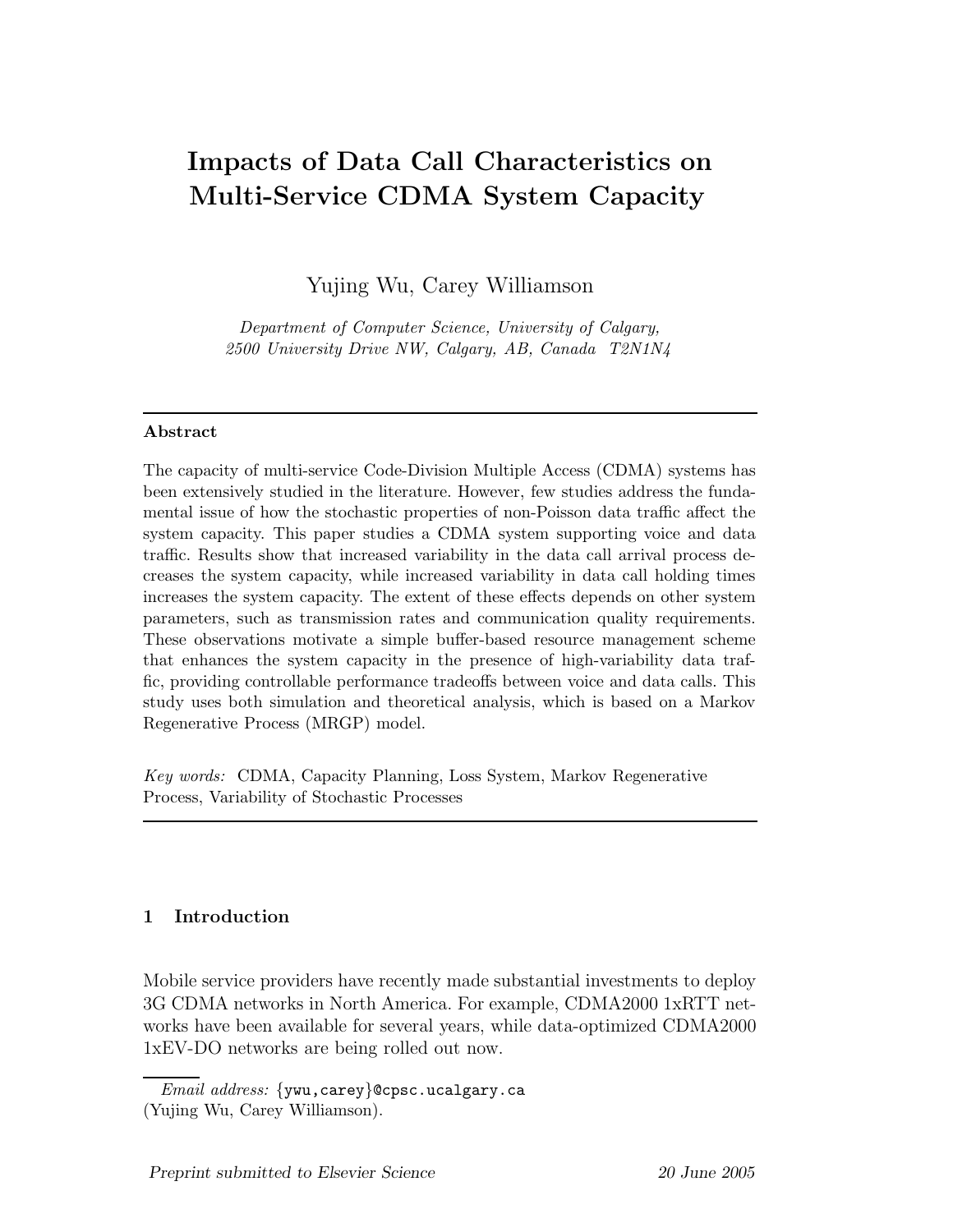Despite the large-scale and rapid deployment of these networks, capacity planning for CDMA data networks is not well understood. Current planning only supports the availability of high-speed data services. However, given the growth trends in data traffic volume and the inherent scarcity of radio spectrum resources, better capacity planning tools are required.

In voice-only 2G cellular networks, the Erlang B formula has been used for capacity planning for many years. The success of this simple tool lies in the fact that voice traffic is well-modeled by a Poisson process. Internet-like data traffic, however, exhibits high variability over many timescales, which is not conducive to Poisson-based modeling [12]. This makes capacity planning in 3G networks a challenging task.

Current research on multi-service CDMA network capacity falls into two main categories. The first category is the analytical approach [1,2,5,6,8]. In most of these models, data traffic differs from voice traffic only in the transmission rate and quality of service (QoS) requirements, not in the stochastic traffic behavior. The Poisson assumption is still made for the data call arrival process. The second category is the simulation approach. Traffic generators are integrated into the simulation environment, which models the CDMA protocol stack and the radio channel. Traffic models are used to emulate data applications, such as WWW, email, and WAP. Simulation results show the relationship between offered traffic load and required radio resources. These two types of studies, however, have not addressed the fundamental issue of how the stochastic properties of non-Poisson data traffic affect the overall system capacity.

In this paper, we study a multi-service CDMA system supporting voice and non-Poisson data traffic over dedicated channels. Our results show that the variability of the data call arrival process adversely affects the system capacity, while the variability of data call holding times increases the system capacity. The extent of these effects depends on system configurations, such as traffic mix, transmission rates, and QoS requirements. Based on these observations, we propose and evaluate a simple buffer-based resource management scheme that effectively increases the system capacity in the presence of high-variability data traffic. Our study is carried out by simulation and theoretical analysis based on a Markov Regenerative Process (MRGP) model.

The rest of the paper is structured as follows. Section 2 introduces the key concepts of CDMA network capacity and the system model. Section 3 presents the analytic study for a simple system. Section 4 is devoted to the simulation study for a more general model. Section 5 presents and evaluates the data call buffering scheme. Finally, Section 6 concludes the paper.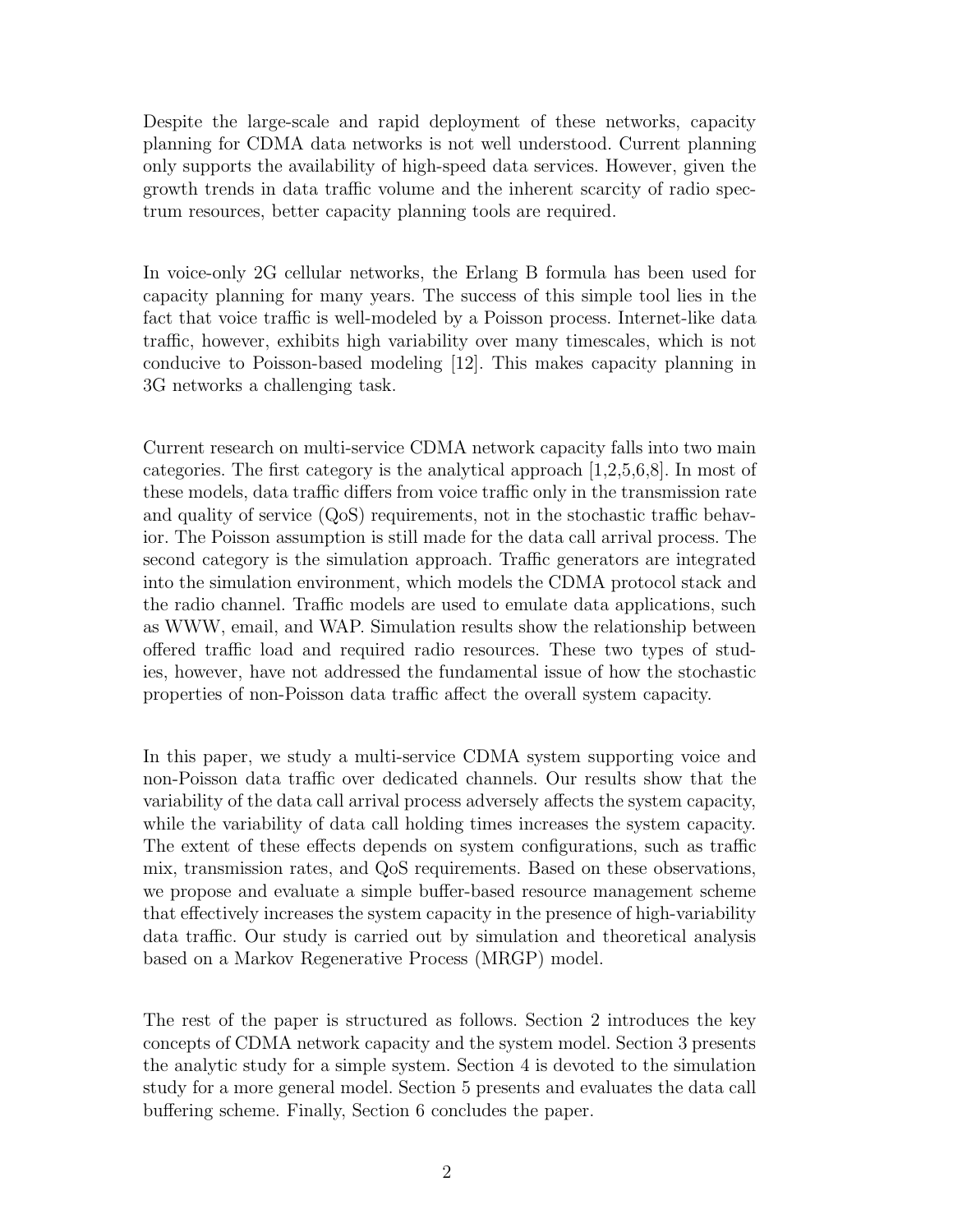# 2 Capacity and System Model

#### 2.1 CDMA Network Capacity

A CDMA network consists of base stations (BS) each providing service to mobile stations (MS). Transmissions from the home BS to a MS traverse the forward link, while transmissions from a MS to the home BS traverse the reverse link.

One of the principal characteristics of a CDMA network is that the capacity in each direction depends on the total interference experienced by an MS or the BS. The interference level depends on the cell layout, the MS spatial distribution, and the radio propagation characteristics. To facilitate capacity analysis, an approximate model for the interference is often employed. The approximation is based on the following assumptions: the network cells are homogeneous; the MSs are uniformly placed within the cell; Rayleigh fading is ignored; and shadow fading is modeled by the lognormal distribution.

This paper uses two types of capacity measures. The first one, referred to as the capacity bound, is the maximum number of concurrent users that the system can support at a specified transmission rate and communication quality  $E_b/N_o$  (the ratio of bit energy to noise plus interference density). The bound is calculated assuming a fixed number of active MSs in each traffic class. The second type of measure, referred to as Erlang capacity, is the average traffic load that can be supported at a given communication quality and service availability probability. The Erlang capacity is evaluated in a dynamic user scenario, with calls initiated and terminated according to stochastic processes. Next we summarize the capacity bounds for the reverse and forward links, and then discuss the relationship between the Erlang capacity and a loss system.

We introduce common notation for the analysis of both link directions. Assume that the system supports  $N > 1$  traffic classes. For the *i*-th class, let  $n_i$ be the number of active users,  $r_i$  be the transmission bit rate,  $\alpha_i$  be the traffic activity factor, and  $\eta_i$  be the required  $E_b/N_o$ . Let W be the spreading bandwidth, and let  $Q^{-1}(x)$  denote the inverse  $Q$ -function defined by  $Q(x) =$  $\int_x^\infty (1/\sqrt{2\pi}e^{-y^2/2}) dy.$ 

The reverse-link capacity bound [2,8] is given by:

$$
\sum_{i=0}^{N-1} n_i r_i \alpha_i \eta_i \le \left\langle \frac{1}{1+f} \right\rangle W \times 10^{Q^{-1}(\beta)\sigma_x/10.0 - a\sigma_x^2} \tag{1}
$$

where  $\langle \frac{1}{1+}$  $\frac{1}{1+f}$  is the average frequency reuse factor,  $\sigma_x$  is the standard deviation of the received signal to noise power ratio (SIR) in dB,  $a$  is a constant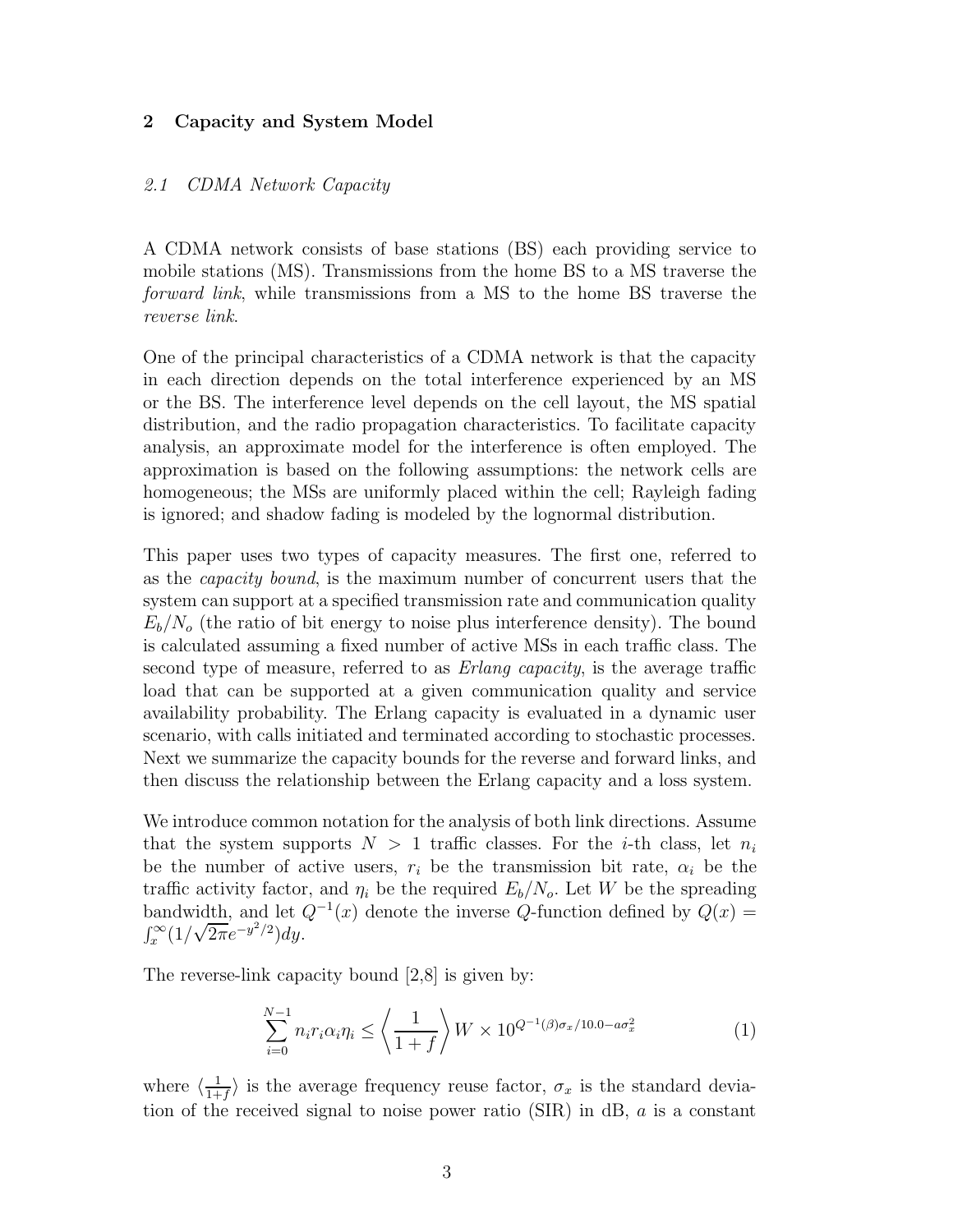with typical value 0.012, and  $\beta$  is the required system reliability such that  $Pr((E_b/N_o)_i \geq \eta_i) = \beta$ . The term  $10^{Q^{-1}(\beta)\sigma_x/10.0-a\sigma_x^2}$  reflects the impact of the power control error. The standard deviation  $\sigma_x$  has a typical value between 0.3 dB and 2 dB.

Next, we express the forward-link capacity bound based on the work by Lee *et al.* [10]. Let  $P_i$  represent the BS transmission power for a class i MS at the cell edge, and  $P_{tot}$  be the total transmission power of the home BS. The  $E_b/N_o$ for a class  $i$  MS at the edge of the cell must satisfy:

$$
\left(\frac{E_b}{N_o}\right)_i = \frac{W}{r_i} \frac{P_i}{K_f P_{tot}} \ge \eta_i \times 10^{-\frac{Q^{-1}(\beta)\sigma_y}{10}}\,,\tag{2}
$$

where  $\sigma_y$  is the standard deviation of the lognormally distributed propagation loss in dB,  $\beta$  is the required system reliability and  $K_f$  is the ratio of the received power at the edge MS from other cells and from the home cell. Typically,  $K_f = 2.778$ . The transmission power at the home BS satisfies:  $P_{tot} = K_t \sum_{i=0}^{N-1} n_i \alpha_i P_i$ , where the average forward-link power factor  $K_t < 1$ accounts for the fact that not all MSs are located at the cell boundary (i.e., closer MSs require less BS transmission power). We assume that  $P_{tot}$  is not larger than the BS power limit [10]. The maximum number of users are supported when constraint (2) achieves equality. The forward-link capacity bound is given by:

$$
\sum_{i=0}^{N-1} n_i r_i \alpha_i \eta_i \le \frac{W}{K_f K_t} 10^{Q^{-1}(\beta)\sigma_y/10.0} \ . \tag{3}
$$

The capacity bounds in each direction (1) and (3) have the common form:

$$
\sum_{i=0}^{N-1} n_i w_i \le \xi \tag{4}
$$

where  $\xi > 0$ ,  $w_i > 0$ , and  $n_i \geq 0$ ,  $\forall i = 0, \ldots, N-1$ . The right hand side of (4) can be viewed as the total system effective bandwidth and  $w_i$  as the effective bandwidth required by a call of the i-th class. The effective bandwidth depends on the assigned transmission rate, traffic activity factor, and required  $E_b/N_o$ . An admissible state  $(n_0, \ldots, n_{N-1})$  satisfies the bound (4). The admission region  $\Omega$  is the set of all admissible states. A call arrival that would move the system state out of the admissible region is blocked and cleared from the system. Otherwise, the call is accepted, and it consumes its effective bandwidth for the holding time of the call. The maximum tolerable blocking probability of the system determines the average traffic load that can be accommodated. This probability can be a maximum aggregate blocking probability, or a vector where the *i*th element is the maximum blocking probability for class *i*. Erlang capacity can be expressed as an arrival rate vector producing the maximum tolerable blocking probability.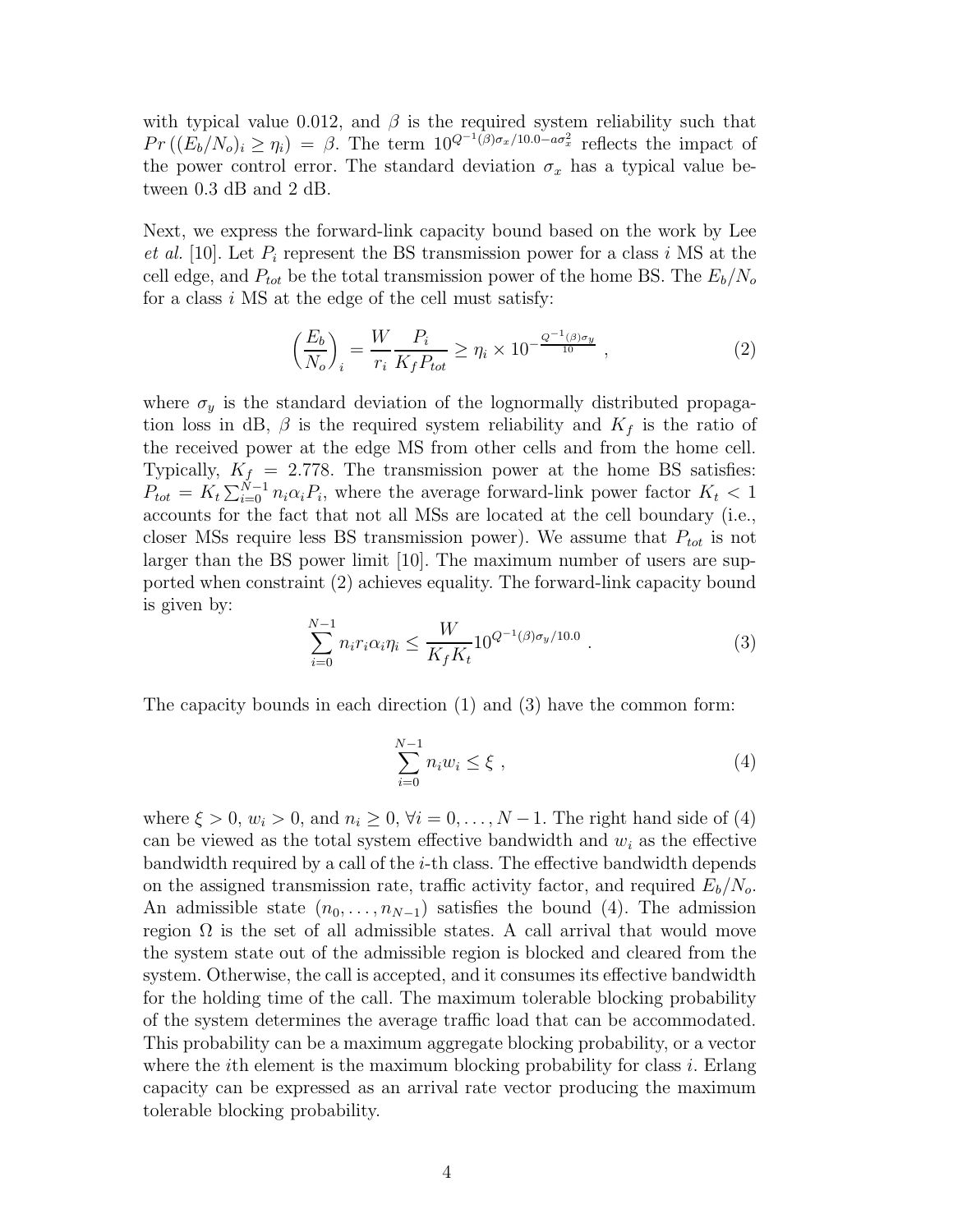By using the capacity bounds, we convert the capacity analysis in either direction of a CDMA system to the study of a loss system, where multiple traffic classes completely share the resources subject to the admission requirement (4). Modeling a CDMA cell as a loss system is not new. Several authors have used this approach especially for the reverse-link capacity analysis  $[1,2,6,7]$ . Many of these studies assume that the call arrival process for each class is Poisson, and then model the system as a multi-dimensional continuous time Markov chain.

A Poisson arrival process may adequately model data traffic at the session level [12]. However, CDMA data calls do not necessarily correspond to such sessions. For example, consider Web browsing in a CDMA2000 1xRTT system. A down-link data call may transmit a Web page or several successive Web objects. The arrival process of data calls is not that of browsing sessions. Since data traffic exhibits high variability over many timescales, it is questionable to use the Poisson model for the traffic at levels other than the session level. In this paper, we assess the impact of non-Poisson data traffic on the CDMA system capacity.

#### 2.2 System Model

There is a correspondence between the Erlang capacity of a multi-service CDMA system and a loss system. As a consequence, we study a loss system whose parameters are configured based on the capacity bounds of the CDMA system. Specifically, the system is characterized as follows:

- The system supports two types of calls: data (class 0) and voice (class 1). They have different transmission rates  $r_i$  and  $E_b/N_o$  requirements  $\eta_i$ .
- Data calls are generated as a renewal process with rate  $\lambda_0$ . The inter-arrival time  $X_0$  has a general cumulative distribution function  $G(x)$ . The number of bits  $Y_0$  transmitted by a data call, referred to as the workload size, is an i.i.d. random variable with a general distribution.
- Voice calls are generated according to a Poisson process with rate  $\lambda_1$ , and have exponentially distributed workload sizes  $Y_1$ .
- Once a call is accepted into the system, it remains in the system for duration  $Y_i/(r_i\alpha_i)$ , where  $\alpha_i$  is the traffic activity factor. The mean service rate for class *i* calls is  $\mu_i$ , where  $\mu_i = r_i \alpha_i / E[Y_i]$ .

Table 1 lists the model parameters for the forward link. Substituting the corresponding values into (3), the capacity bound is obtained. All simulations and numerical studies use the values listed in Table 1 unless otherwise specified. The mean workload size of voice calls is based on a mean call holding time of 120 seconds, a typical value in cellular networks. The mean workload size of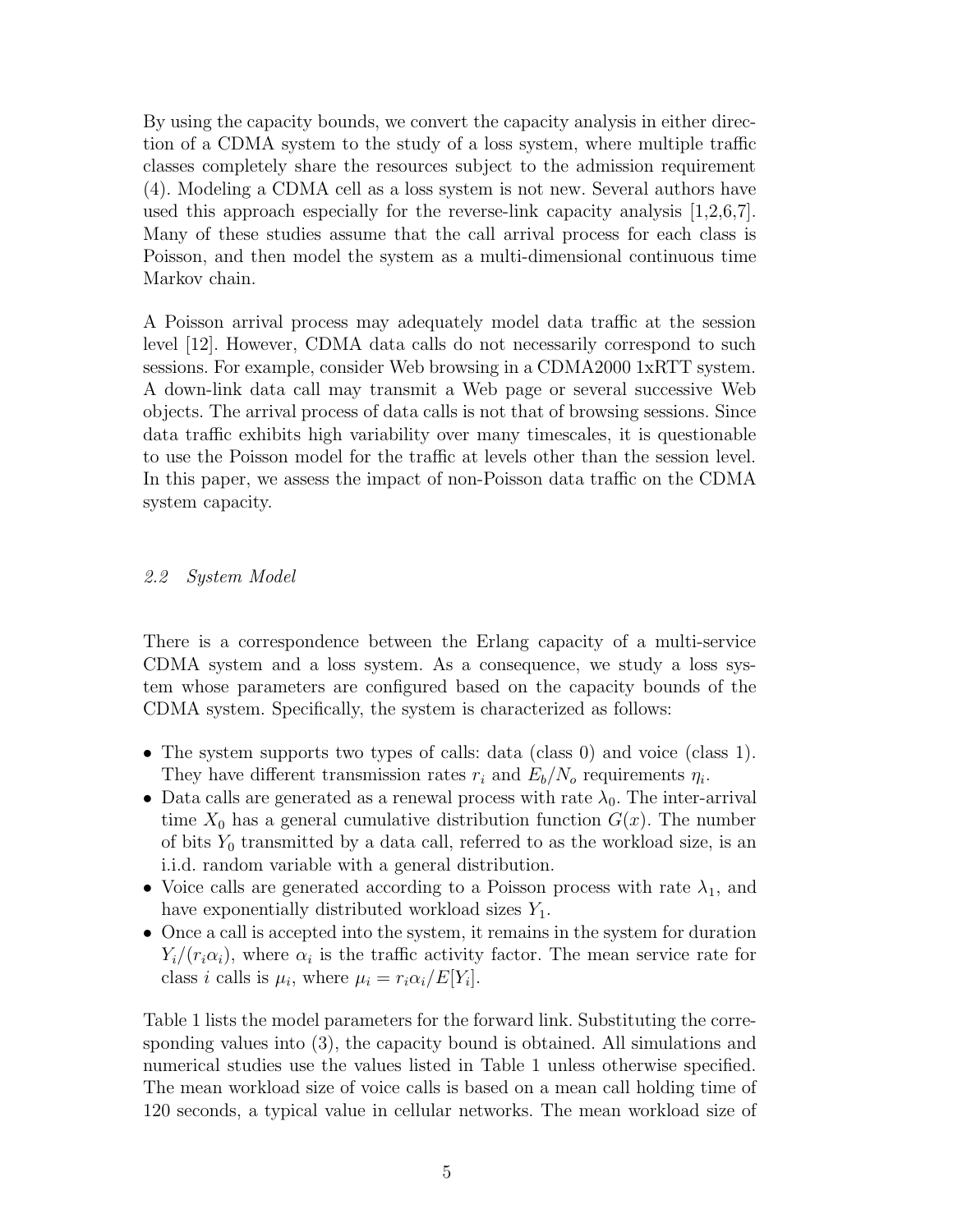Table 1 Model Parameters

| System parameters                                            | Value                    |                       |
|--------------------------------------------------------------|--------------------------|-----------------------|
| Spreading bandwidth $W$                                      | 1.2288 MHz               |                       |
| $K_f$                                                        | 2.778                    |                       |
| $K_t$                                                        | 0.35                     |                       |
| $\sigma_y$                                                   | 0                        |                       |
| Traffic parameters                                           | Data calls (Class $0$ )  | Voice calls (Class 1) |
| Transmission rate $r_i$ (kbps)                               | 100                      | 9.6                   |
| Traffic activity factor $\alpha_i$                           | 1.0                      | 0.5                   |
| $E_b/N_o$ requirement $\eta_i$ (dB)                          | 3                        | 4                     |
| Arrival rate ratio $\frac{\lambda_i}{\lambda_0 + \lambda_1}$ | $20\%$                   | 80\%                  |
| Mean workload size $E[Y_i]$ (bits)                           | 440,000                  | 576,000               |
| Target blocking (case I)                                     | aggregate blocking $2\%$ |                       |
| Target blocking (case II)                                    | $5\%$                    | $2\%$                 |

data calls is based on a mean Web page size of about 50 KB. We assume that 80% of the calls offered to the system are voice calls, and 20% are data calls. Since this ratio is fixed, the maximum aggregate arrival rate denoted by  $\Lambda$  determines the Erlang capacity as  $[0.2\Lambda, 0.8\Lambda]$ . We use this maximum aggregate rate to indicate the system capacity, and all the following studies are based on this performance measure. We consider two different blocking requirements as indicated in Table 1. The first case concerns the overall blocking rate while the second case considers class-specific blocking rates.

Our study focuses on the impact of the variability of inter-arrival times  $X_0$ and workload sizes  $Y_0$  of data calls. Coefficient of Variation (CV) is a measure of variability for a random variable. CV is defined as the ratio of the standard deviation to the mean. Let  $c_a$  (arrival) and  $c_s$  (size) denote the CV of  $X_0$  and  $Y_0$ , respectively. Our studies illustrate the relationship between the system capacity  $\Lambda$  and these two parameters. We use second-order hyperexponential distributions to model interarrival times and workload sizes with  $CV > 1$ .

# 3 Theoretical Analysis via MRGP

We use a Markov Regenerative Process (MRGP) to study the system described in Section 2.2. However, there is a restriction on the data call model: the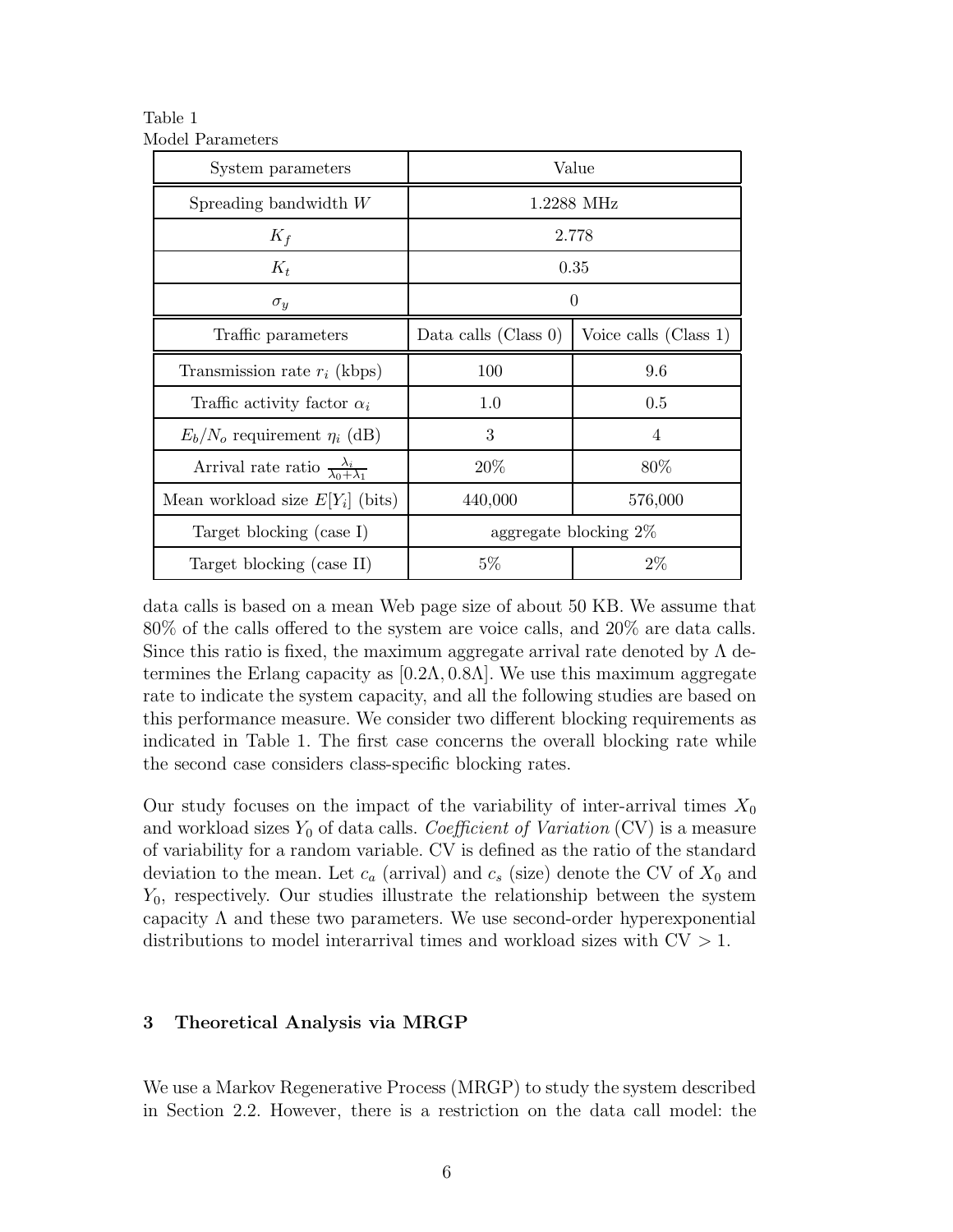holding time must be exponentially distributed. We leave the study of a more general system to Section 4, where simulation is used.

Trivedi et al. [3] developed solution methods for MRGPs, and applied them to the performance and reliability analysis of various computer systems. Our study is another effort along this line. For the details of MRGP theory and solution techniques, the reader may refer to  $[4,9]$ . We briefly introduce the MRGP technical background here, and then describe the MRGP model for a simple CDMA system.

#### 3.1 Introduction to MRGP

In a MRGP, there exist time points where the process satisfies the Markov property [3]. These time points are referred to as regeneration points. The stochastic evolution between two successive regeneration points depends only on the state at regeneration, not on the evolution before regeneration. Furthermore, due to the time homogeneity of the embedded Markov renewal process, the evolution of the MRGP becomes a probabilistic replica after each regeneration. The key concepts of MRGP are given in the following two definitions [3].

**Definition 3.1** A sequence of bivariate random variables  $\{(u_n,t_n), n \geq 0\}$  is called a Markov renewal sequence if: (I)  $t_0 = 0, t_{n+1} \geq t_n$ ;  $u_n \in \Psi \subset \Omega$ , where  $\Omega$  is a countable set represented by  $\{0, 1, 2, \ldots\}$ ; and  $(II)$   $\forall n \geq 0$ ,

$$
P\{u_{n+1} = j, t_{n+1} - t_n \le t | u_n = i, t_n, \dots, u_0, t_0\}
$$
  
= 
$$
P\{u_{n+1} = j, t_{n+1} - t_n \le t | u_n = i\}
$$
 (*Markov property*) (5)  
= 
$$
P\{u_1 = j, t_1 \le t | u_0 = i\}
$$
 (*time homogeneity*).

**Definition 3.2** A stochastic process  $\{z(t), t \geq 0\}$  on  $\Omega$  is called a Markov regenerative process if there exists a Markov renewal sequence  $\{(u_n; t_n), n \geq 0\}$ of random variables such that all conditional finite-dimensional distributions of  $\{z(t_n + t); t \ge 0\}$  given  $\{z(v); 0 \le v \le t_n; u_n = i\}$  are the same as those of  $\{z(t), t \geq 0\}$  given  $u_0 = i, i \in \Psi \subset \Omega$ .

The above definition implies that  $\{z(t_n^+), n \geq 0\}$  or  $\{z(t_n^-), n \geq 0\}$  is an embedded Markov chain (EMC), and that  $t_n$  is a regeneration point of  $z(t)$ .

The global kernel  $K(t)$  and the local kernel  $E(t)$  determine the evolution of a MRGP. Kernel  $K(t)$  describes the behavior of  $z(t)$  at the regeneration instants while kernel  $E(t)$  describes it between two consecutive regeneration instants. Entries of matrix  $K(t) = [K_{i,j}(t)], i, j \in \Psi$ , are given by (5). Matrix  $K(\infty)$ is the one-step transition probability matrix of the EMC. Entries of matrix  $E(t) = [E_{i,j}(t)], i \in \Psi, j \in \Omega$ , are given by  $E_{i,j}(t) = P\{z(t) = j, t_1 > t | u_0 =$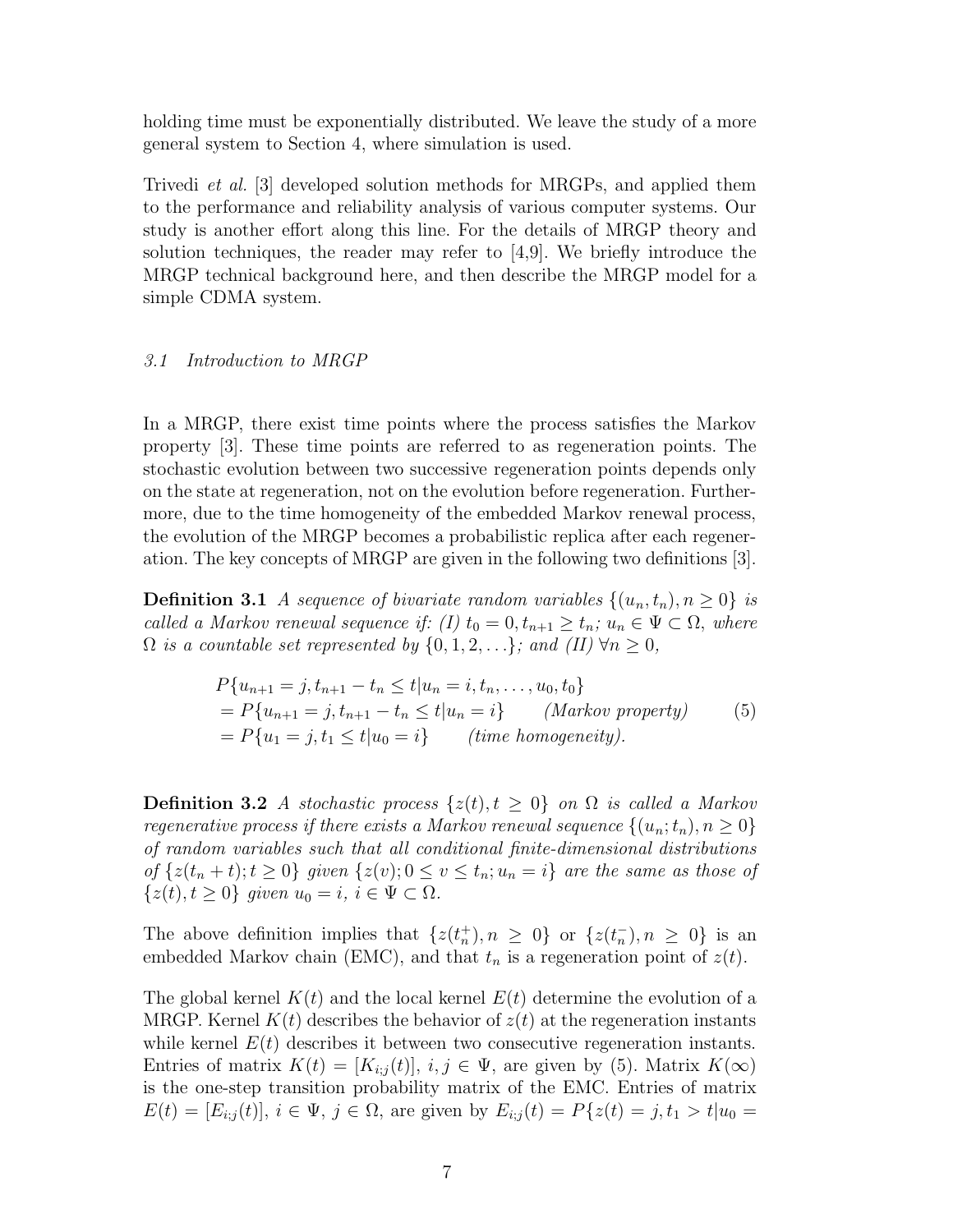$i$ . If local state transitions (between two consecutive regeneration points) are governed by a homogenous continuous time Markov chain (CTMC), the MRGP has a subordinate CTMC.

Knowledge of the kernels allows us to obtain three new variables, which lead to the solution of the steady state probabilities of the MRGP. The first variable  $\alpha_{i;j}$  is given by

$$
\alpha_{i;j} = \int_0^\infty E_{i;j}(\tau)d\tau \ , \quad i \in \Psi, j \in \Omega \ . \tag{6}
$$

This variable is the mean time that  $z(t)$  spends in state j between two successive regeneration instants, given that it started in state  $i$  after the last regeneration. The second one is defined as  $\beta_i = E[t_1|u_0 = i], i \in \Psi$ . It is the mean duration of the next state of the renewal sequence given that the current state is i. The third variable is the steady state probability vector  $\vec{\nu} = (\nu_k)$  of the EMC, which satisfies:

$$
\vec{\nu} = \vec{\nu} K(\infty), \qquad \sum_{k \in \Psi} \nu_k = 1. \tag{7}
$$

Theorem 1 in the book by Kulkarni [9] gives the steady state probabilities of the MRGP based on  $\alpha_{i;j}, \beta_i$  and  $\vec{\nu}$ .

#### 3.2 MRGP Analysis of a CDMA System

#### 3.2.1 MRGP Model

Denote by  $(i, j)$  a state with i data calls and j voice calls in the system. According to (4), the admission region is given by  $i \times w + j \leq l$ , where w and l are the data call bandwidth and total system bandwidth normalized to the voice call bandwidth, respectively. Figure 1 depicts the state transition diagram. A dotted arc represents a transition triggered by a data call arrival.

Let  $|\cdot|$  and  $|\cdot|$  denote the floor of a number and the cardinality of a set, respectively. Define  $\omega_d = \{0, 1, ..., \lfloor l/w \rfloor\}$ . We list important state sets:

- $\Omega$  denotes the set of all feasible states.  $\Omega = \{(i, j)|i \in \omega_d, j = 0, 1, \ldots, |l j| \}$  $iw$ }.
- $S_i$  denotes the set of states with exactly i data calls.  $S_i = \{(i, j)|j =$  $[0, 1, \ldots, \lfloor l - iw \rfloor], |S_i| = \lfloor l - iw \rfloor + 1, \forall i \in \omega_d.$
- $\Omega_i$  denotes the set of states with at most *i* data calls.  $\Omega_i = \bigcup_{j=0}^i S_j$ ,  $|\Omega_i|$  =  $\sum_{m=0}^{i} \lfloor l - mw \rfloor + i + 1, \forall i \in \omega_d.$
- $\Omega_{B0}$  and  $\Omega_{B1}$  denote the sets of states that block data and voice calls, respectively. For example,  $\Omega_{B1} = \{(i, j)|i \in \omega_d, j = \lfloor l - iw \rfloor\}.$

Let  $\{z(t), t \geq 0\}$  denote the two-dimensional state process on  $\Omega$ . Let  $t_0 = 0$  and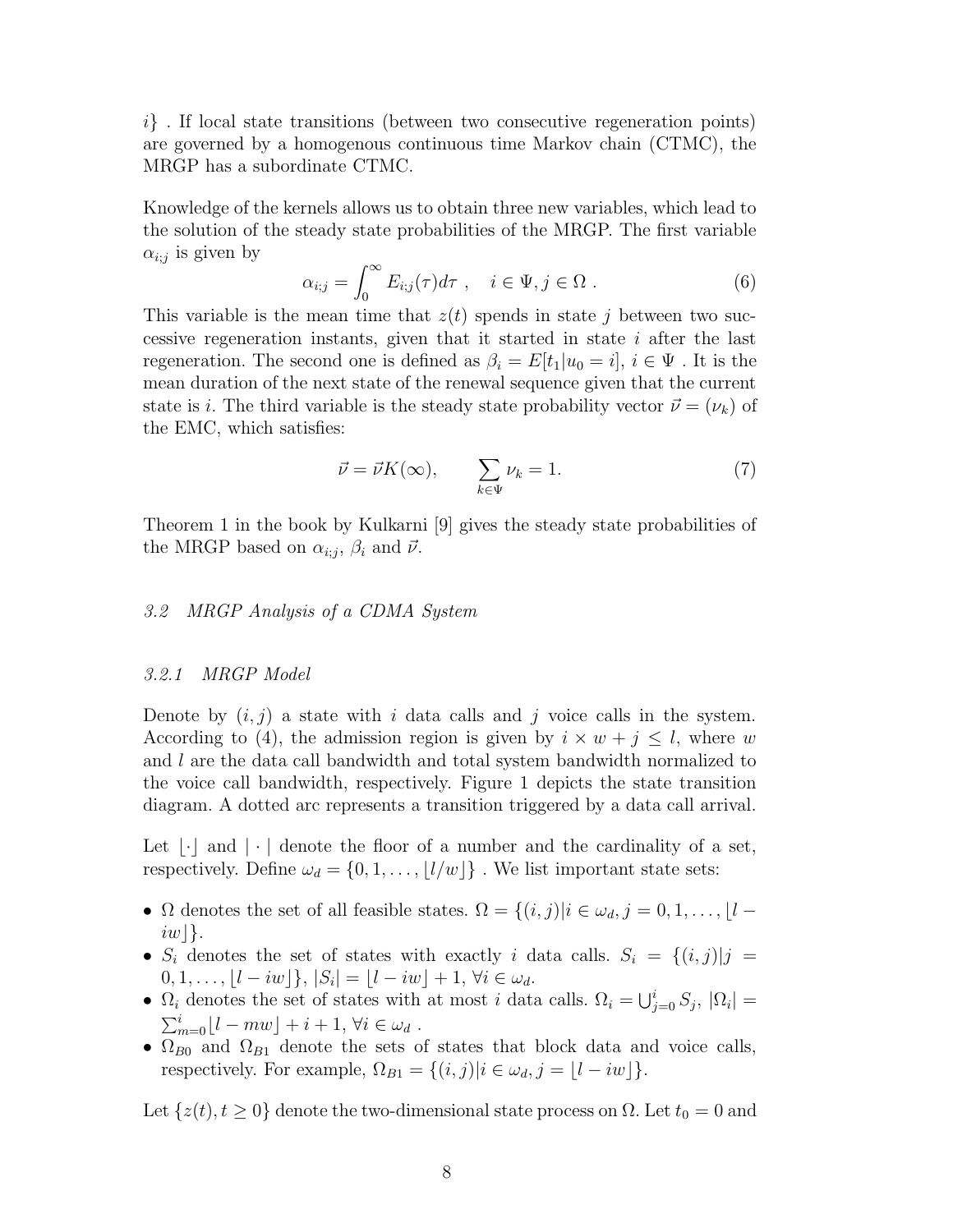

Fig. 1. MRGP state transition diagram

define  $t_n$   $(n > 0)$  as the arriving instant of the *n*-th data call. By Definition 3.1,  $\{(z(t_n^+), t_n), n \geq 0\}$  is a Markov renewal sequence since it satisfies the time homogeneous Markovian properties. Furthermore,  $\{z(t), t \geq 0\}$  is a MRGP associated with this sequence by Definition 3.2. The state space of the Markov renewal sequence is  $\Psi = \Omega - \{(0, j)|j = 0, 1, \ldots, \lfloor l - w \rfloor\}$ . The MRGP has a subordinate CTMC since local state transitions are caused by exponentially distributed events (voice call arrivals/departures, data call departures).

#### 3.2.2 Solution Method

We first obtain the transient probabilities of the subordinate CTMC. We then derive the MRGP kernels, and finally calculate the MRGP stationary probabilities.

**3.2.2.1** Subordinate CTMC: Assume that the state is  $(i, j) \in \Psi$  just after a data call arrives. Before the arrival of the next data call, the state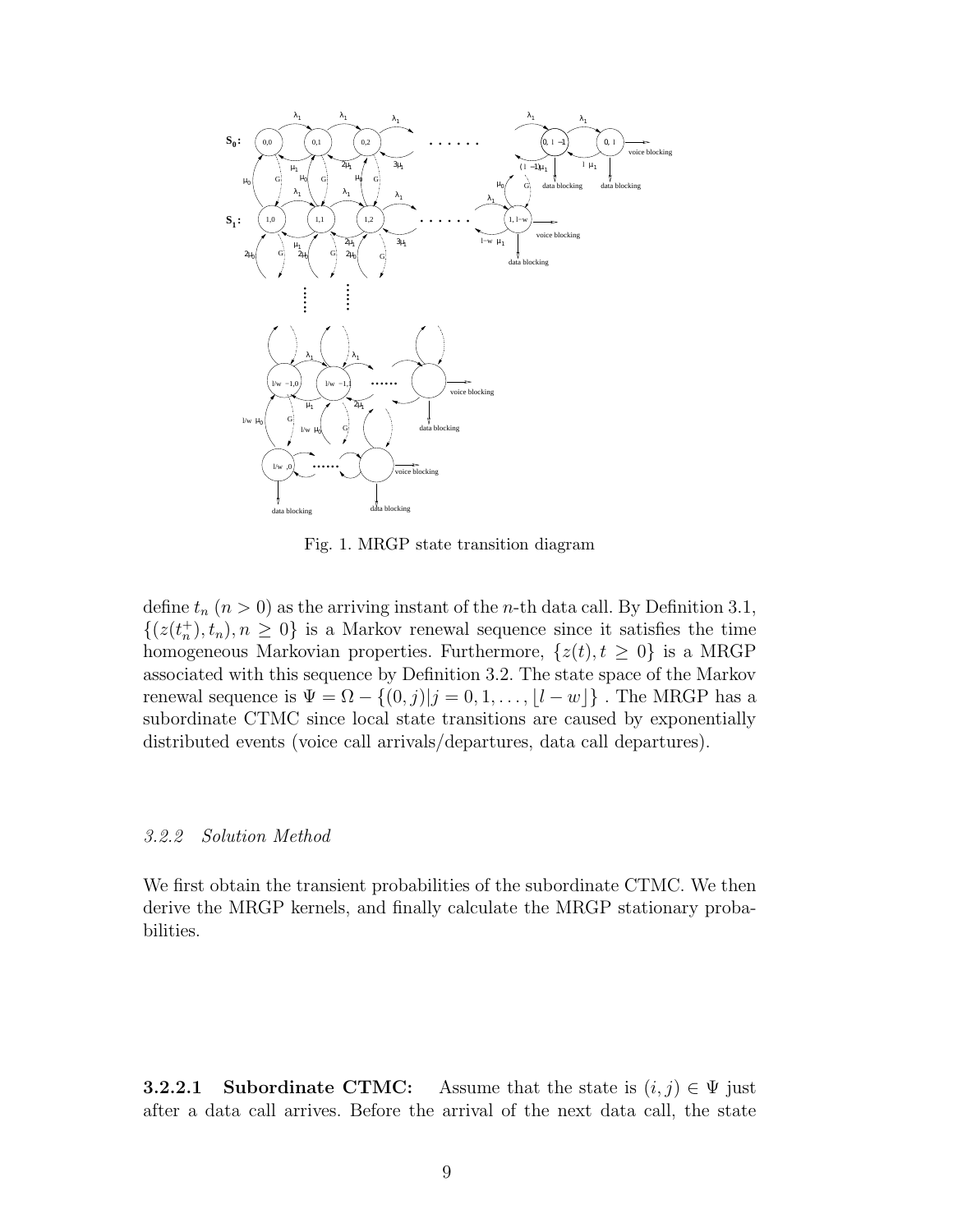evolves as a CTMC on  $\Omega_i$  with the infinitesimal matrix  $Q_i$  given by

$$
Q_i = \begin{bmatrix} B_0 \\ A_1 B_1 \\ A_2 B_2 \\ \vdots \\ A_i B_i \end{bmatrix}, \quad \forall i \in \omega_d ,
$$
 (8)

where  $A_k$  ( $k \in \omega_d-\{0\}$ ), a  $|S_k| \times |S_{k-1}|$  block matrix, refers to the departure of a data call when there are k data calls in the system;  $B_k$  ( $k \in \omega_d$ ), a  $|S_k| \times |S_k|$ matrix, refers to no change in the number of data calls when there are  $k$  data calls in the system.

Entry  $A_k(m, n)$  of  $A_k$  is the transition rate from state  $(k, m)$  to state  $(k-1, n)$ before the arrival of the next data call. The transition is due to exponentially distributed events. Therefore,  $A_k(m, n) = k\mu_0$  if  $m = n$ ; otherwise  $A_k(m, n) =$ 0. Then  $\forall k \in \omega_d - \{0\},\$ 

 $A_k = [k\mu_0 \mathbf{I}_k \quad \mathbf{0}]$ ,

where  $\mathbf{I}_k$  is a  $|S_k| \times |S_k|$  identity matrix and **0** is a  $|S_k| \times (|S_{k-1}| - |S_k|)$  block matrix with all zeros. Entry  $B_k(m, n)$  of matrix  $B_k$  is the transition rate from state  $(k, m)$  to  $(k, n)$  before the arrival of the next data call. When  $m \neq n$ , the transition is due to the arrival and departure of voice calls. The rate can be easily determined. When  $m = n$ ,  $B_k(m, n)$  is the rate of staying in state  $(k, m)$ , which needs to be calculated. Note that matrix  $Q_i$  has the property  $Q_i$ **e** = **0**, where **e** is a column vector with all ones. Utilizing this property and the expression for  $A_k$ , we get  $B_k$  as follows:  $\forall k \in \omega_d$ ,

$$
B_{k} = \begin{bmatrix} -\lambda_{1} & \lambda_{1} & & & \\ \mu_{1} & -\lambda_{1} - \mu_{1} & \lambda_{1} & & \\ & 2\mu_{1} & -\lambda_{1} - 2\mu_{1} \lambda_{1} & & \\ & & \ddots & \ddots & \ddots & \\ & & & & |l - kw|\mu_{1} - [l - kw]\mu_{1} \end{bmatrix} - k\mu_{0} \mathbf{I}_{k} \ . \tag{9}
$$

With  $Q_i$  known, we can obtain the transient probabilities of the subordinate CTMC. Let  $P_{(i,j);(i',j')}(t), (i',j') \in \Omega_i$ , be the probability that the CTMC will be in state  $(i', j')$  at time t given that it was in state  $(i, j)$  initially. Define

$$
\vec{P}_{(i,j)}(t) = \begin{bmatrix} \vec{P}_{(i,j);S_0}(t) & \vec{P}_{(i,j);S_1}(t) & \dots & \vec{P}_{(i,j);S_i}(t) \end{bmatrix},
$$
(10)

where  $\vec{P}_{(i,j);S_k}(t) = \begin{bmatrix} P_{(i,j);(k,0)}(t) & P_{(i,j);(k,1)}(t) & \dots & P_{(i,j);(k,\lfloor l - kw \rfloor)}(t) \end{bmatrix}$ . We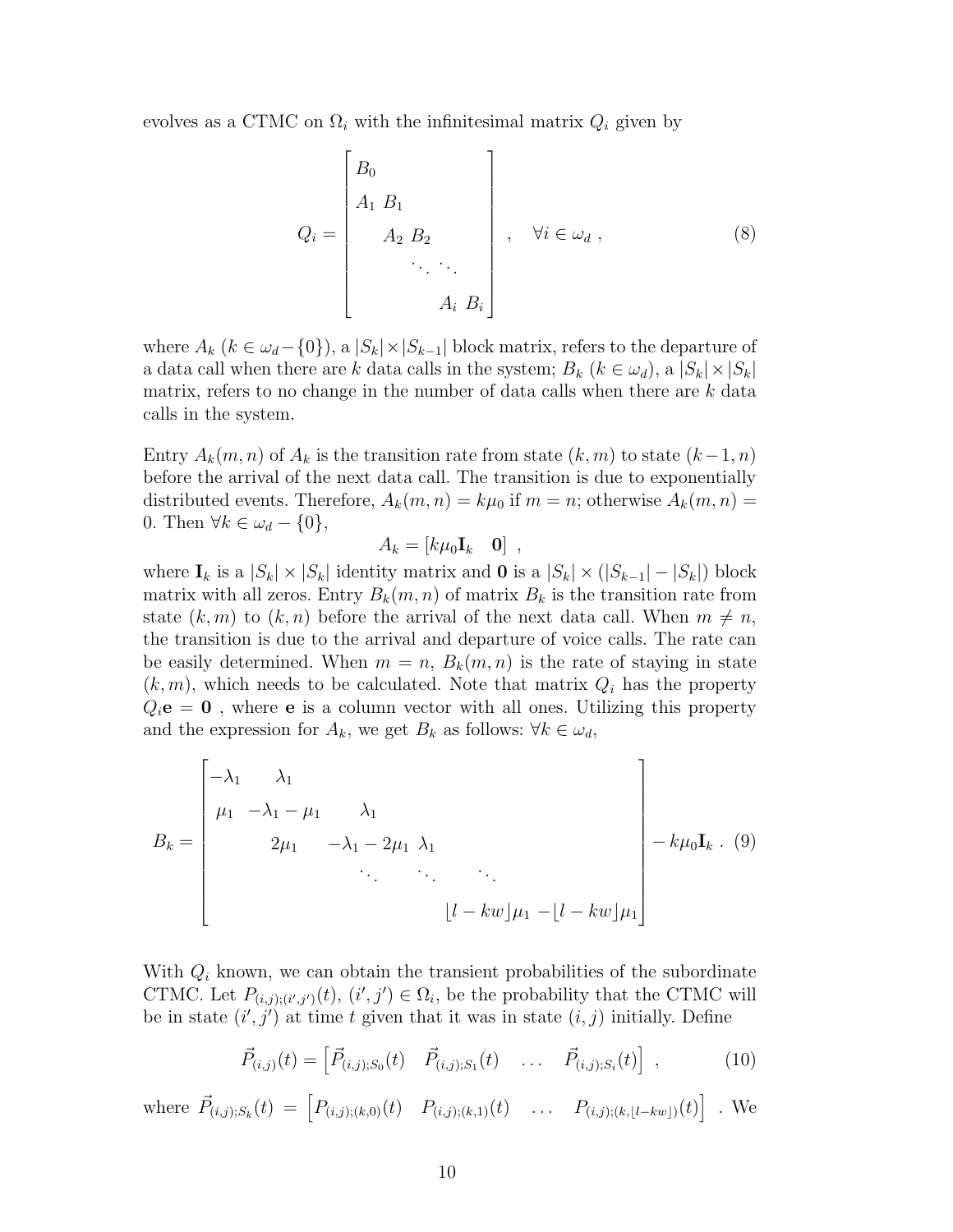have,  $\forall (i, j) \in \Psi$ :

$$
\frac{d}{dt}\vec{P}_{(i,j)}(t) = \vec{P}_{(i,j)}(t)Q_i , \qquad (11)
$$

with the initial condition:  $P_{(i,j);(i',j')}(0) = 1$  if  $(i',j') = (i,j); P_{(i,j);(i',j')}(0) = 0$ if  $(i', j') \neq (i, j)$ . The transient solution is  $\vec{P}_{(i,j)}(t) = \vec{P}_{(i,j)}(0) \times e^{Q_i t}$ .

3.2.2.2 Kernels and Performance Measures: Entries of global kernel  $K(t)$  are defined by (5). In this specific system, the entry  $K_{(i,j);(i',j')}(t)$  is the probability that the system will be in state  $(i', j')$  immediately after the next data call arrives at time t, given that the system was in state  $(i, j)$  just after the previous data call arrived at time 0. Depending on the new state, the probability has different expressions as follows:  $\forall (i, j) \in \Psi, \forall (i', j') \in \Psi$ ,

$$
K_{(i,j);(i',j')}(t) =
$$
\n
$$
\begin{cases}\n\int_0^t P_{(i,j);(i',j')}(\tau) dG(\tau), & i' = 0, \\
\int_0^t P_{(i,j);(i'-1,j')}(\tau) dG(\tau), & 1 \leq i' \leq i, (i',j') \notin \Omega_{B0}, \\
\int_0^t \left[ P_{(i,j);(i'-1,j')}(\tau) + P_{(i,j);(i',j')}(\tau) \right] dG(\tau), & 1 \leq i' \leq i, (i',j') \in \Omega_{B0}, \\
\int_0^t P_{(i,j);(i'-1,j')}(\tau) dG(\tau), & i' = i + 1, \\
0, & \text{otherwise.}\n\end{cases}
$$
\n(12)

The entry  $E_{(i,j);(i',j')}(t)$  of local kernel  $E(t)$  is the probability that the system will be in state  $(i', j')$  at time t and the next data call will arrive after t, given that the system was in state  $(i, j)$  just after the previous data call arrived at time 0. Thus,  $\forall (i, j) \in \Psi$  and  $\forall (i', j') \in \Omega$ ,

$$
E_{(i,j);(i',j')}(t) = \begin{cases} P_{(i,j);(i',j')}(t)(1 - G(t)) , (i',j') \in \Omega_i , \\ 0, \qquad \text{otherwise} . \end{cases}
$$
(13)

We are ready to obtain the performance measures. Let  $s = (i, j) \in \Psi$  and  $s' = (i', j') \in \Omega$ . Variable  $\alpha_{s,s'}$  and the EMC steady state probability vector  $\vec{\nu} = (\nu_s)$  are calculated according to (6) and (7), respectively. By Theorem 1 in [9], the steady state probabilities (at an arbitrary time point) follow:  $\forall s' \in \Omega$ ,

$$
P\{z(t) = s'\} = \frac{\sum_{s \in \Psi} \nu_s \alpha_{s;s'}}{\sum_{s \in \Psi} \nu_s \beta_s} = \frac{\lambda_0 \sum_{s \in \Psi} \nu_s \alpha_{s;s'}}{\sum_{s \in \Psi} \nu_s} \ . \tag{14}
$$

The latter step is due to  $\beta_s = 1/\lambda_0$ .

The arrival process for voice calls is Poisson. By PASTA (Poisson Arrivals See Time Average), the blocking probability for voice calls is  $PB_v = \sum_{s \in \Omega_{B1}} P\{z(t) =$  $s$ . The blocking probability for data calls  $PB_d$  is the probability that the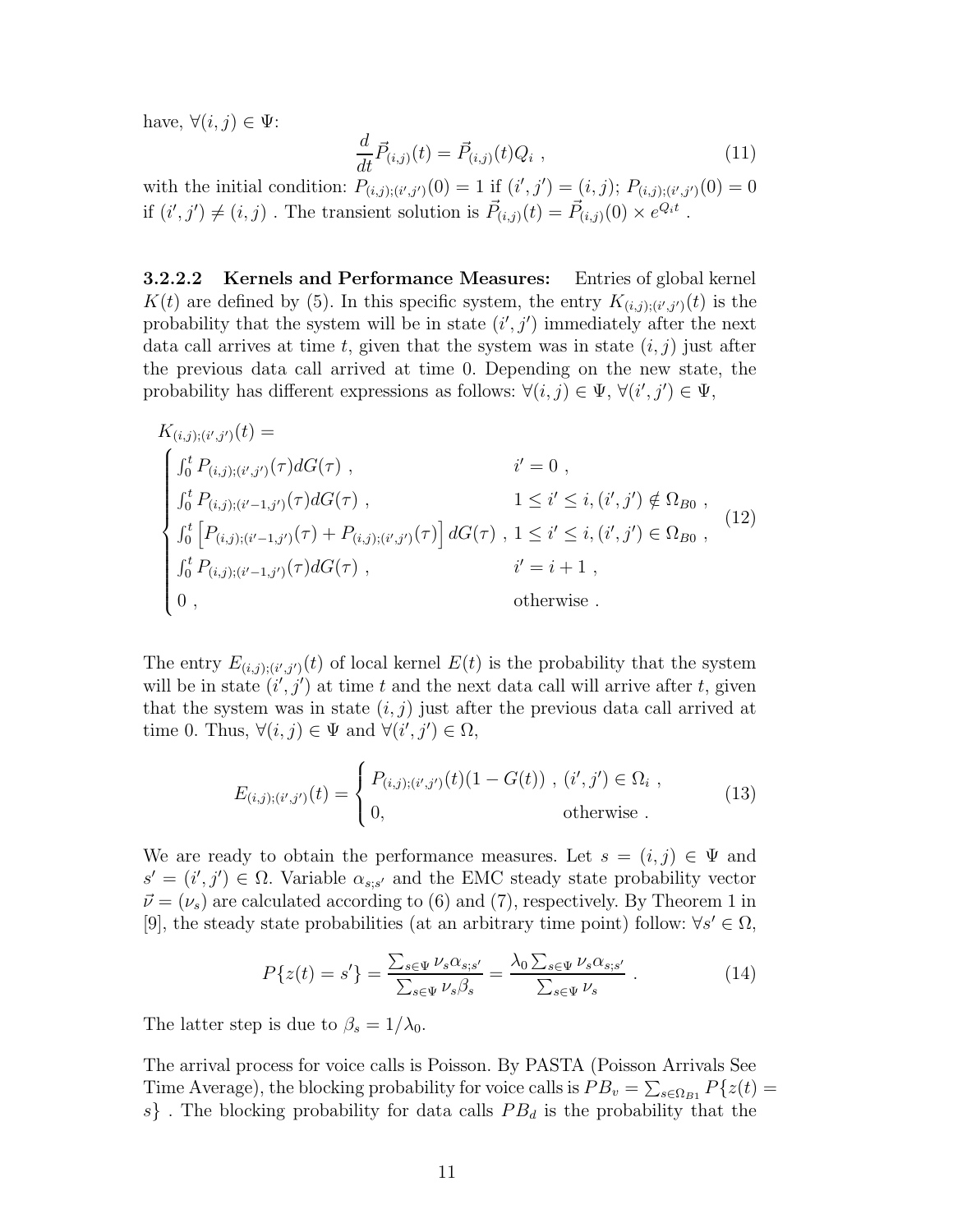

Fig. 2. Normalized capacity  $\frac{\Lambda}{\Lambda}$  $\frac{\Lambda}{\Lambda_p}$  versus CV of data call inter-arrival times (2% aggregate blocking)

system is in the data call blocking set  $\Omega_{B0}$  just before a data call arrives.  $PB_d = \sum_{s' \in \Omega_{B0}} \sum_{s \in \Psi} \nu_s \times \int_0^\infty P_{s;s'}(\tau) dG(\tau)$ .

We summarize the procedure to calculate the blocking probabilities.

- 1. Obtain  $P_{s;s'}$ ,  $K(\infty)$  and  $E(t)$  according to (11), (12) and (13), respectively;
- 2. Obtain  $\alpha_{s;s'}$  based on (6) and solve (7) for  $\vec{\nu}$ ;
- 3. Obtain the steady state probability based on (14);
- 4. Obtain the blocking probabilities of voice and data calls, respectively.

Once the blocking probabilities are calculated, the Erlang capacity or the maximum aggregate arrival rate  $\Lambda$  (given the traffic mix ratio) can be obtained numerically.

#### 3.3 Impact of Data Call Arrival Variability

We numerically study the impact of data call arrival variability on the system capacity Λ. The workload size of data calls is exponentially distributed. A hyperexponential distribution is used for the call inter-arrival times with CV> 1 . The aggregate blocking probability is 2%. The other parameters are listed in Table 1. Let  $\Lambda_p$  represent the maximum aggregate arrival rate when data calls arrive according to a Poisson process. We compare the difference between  $\Lambda_p$ and  $\Lambda$ . Figure 2 plots the normalized capacity  $\frac{\Lambda}{\Lambda}$  $\frac{\Lambda}{\Lambda_p}$  versus CV of data call interarrival times. As the variability of inter-arrival times increases, the system capacity decreases. For example, the capacity for CV  $c_a = 3.0$  is about twothirds of that for CV  $c_a = 1.0$ .

The extent of the capacity reduction caused by the variability of data call arrivals depends on other system parameters, such as the transmission rate and  $E_b/N_o$ . Figure 3(a) shows that the normalized capacity  $\frac{\Lambda}{\Lambda_o}$  $\frac{\Lambda}{\Lambda_p}$  decreases as the transmission rate  $r_0$  for data calls increases. Similarly, Figure 3(b) shows that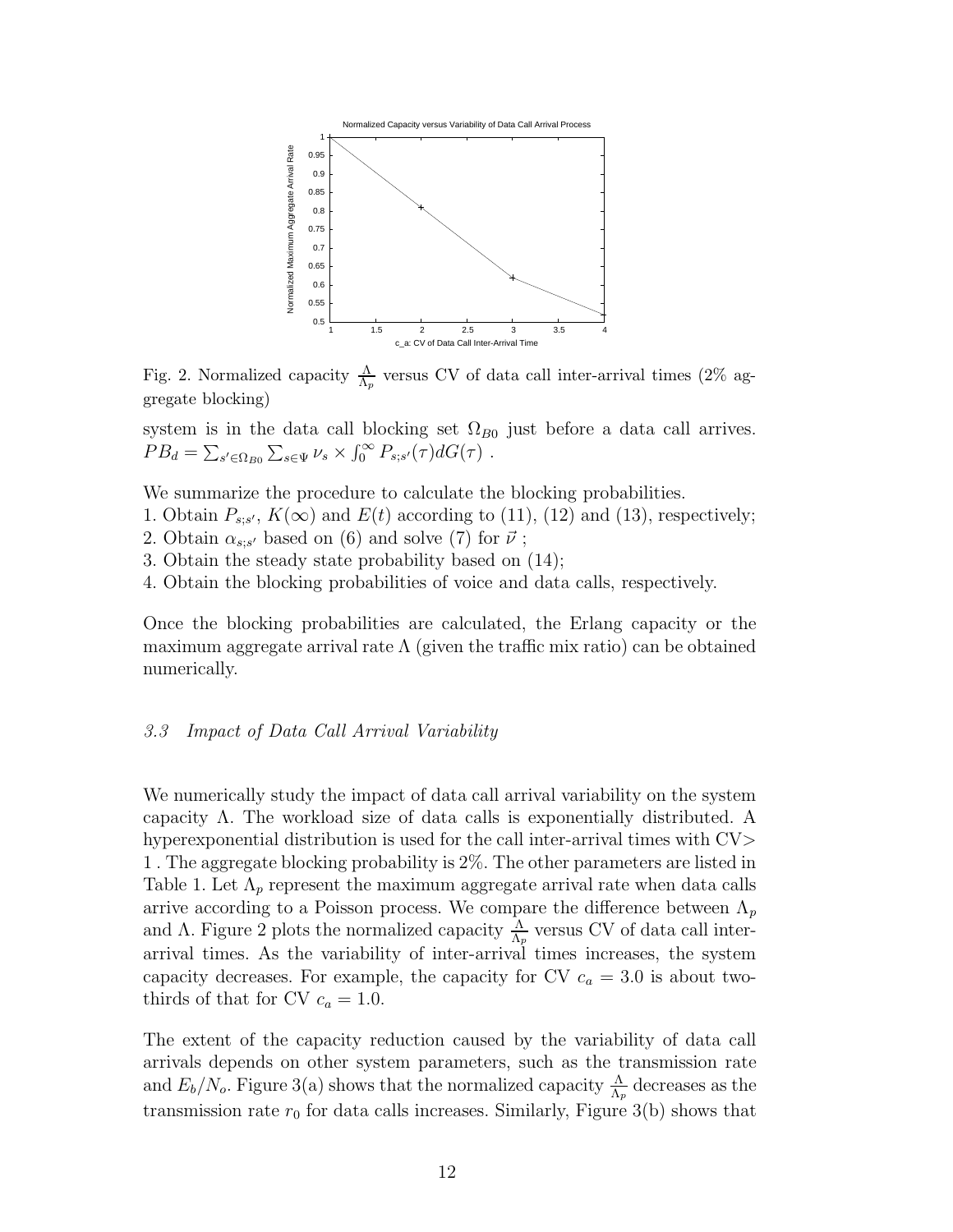

Fig. 3. Factors affecting the capacity reduction: (a) transmission rate; (b)  $E_b/N_o$ .

the normalized capacity decreases when the  $E_b/N_o$  requirement  $\eta_0$  increases. These results demonstrate that modeling non-Poisson data traffic as Poisson generates large errors in capacity estimation, particularly for high transmission rates and high  $E_b/N_o$ . It is easy to understand these phenomena by checking the previous capacity bounds. As shown in (3) and (1), the effective bandwidth of data traffic is proportional to  $r_0$  and  $\eta_0$ . Deviation from the Poisson process affects the capacity to a larger extent when the weight given to data calls is larger.

Network service providers may specify different blocking rates for different traffic classes. For instance, suppose that the maximum blocking probability for voice calls is  $2\%$  while that for data calls is 5%. Let  $\Lambda^{(i)}$  denote the maximum aggregate arrival rate with respect to the requirement of class  $i$  calls. To meet the requirements of all traffic classes, clearly  $\Lambda = \min_{i \in \{0,1\}} \Lambda^{(i)}$ . Figure 4(a) plots the per-class blocking probability versus the aggregate arrival rate. The maximum aggregate arrival rate meeting the voice traffic requirement is about 1.4 calls/sec, while it is around 0.55 calls/sec for the data traffic. It is important to balance  $\Lambda^{(i)}$  in order to enhance the system capacity  $\Lambda$ .

We measure capacity imbalance between data and voice traffic using  $\Delta\Lambda$  =  $\max_{i \in \{0,1\}} \Lambda^{(i)} - \min_{i \in \{0,1\}} \Lambda^{(i)}$ . The larger  $\triangle \Lambda$  indicates that the capacities with respect to individual traffic classes differ more widely; that is, the total system capacity is more severely limited by the restricting class. In our scenarios, the data traffic constricts the total capacity due to its larger effective bandwidth per call. The variability of the data call arrival process exacerbates this issue. Figure 4(b) plots  $\Delta \Lambda = \Lambda_1 - \Lambda_0$  versus  $c_a$ . Increasing the variability of the data call arrival process causes greater imbalance between voice and data capacities.

The foregoing numerical results clearly show that the variability of the data call arrival process degrades the system performance, decreasing the maximum traffic load that can be accommodated, and making capacities unbalanced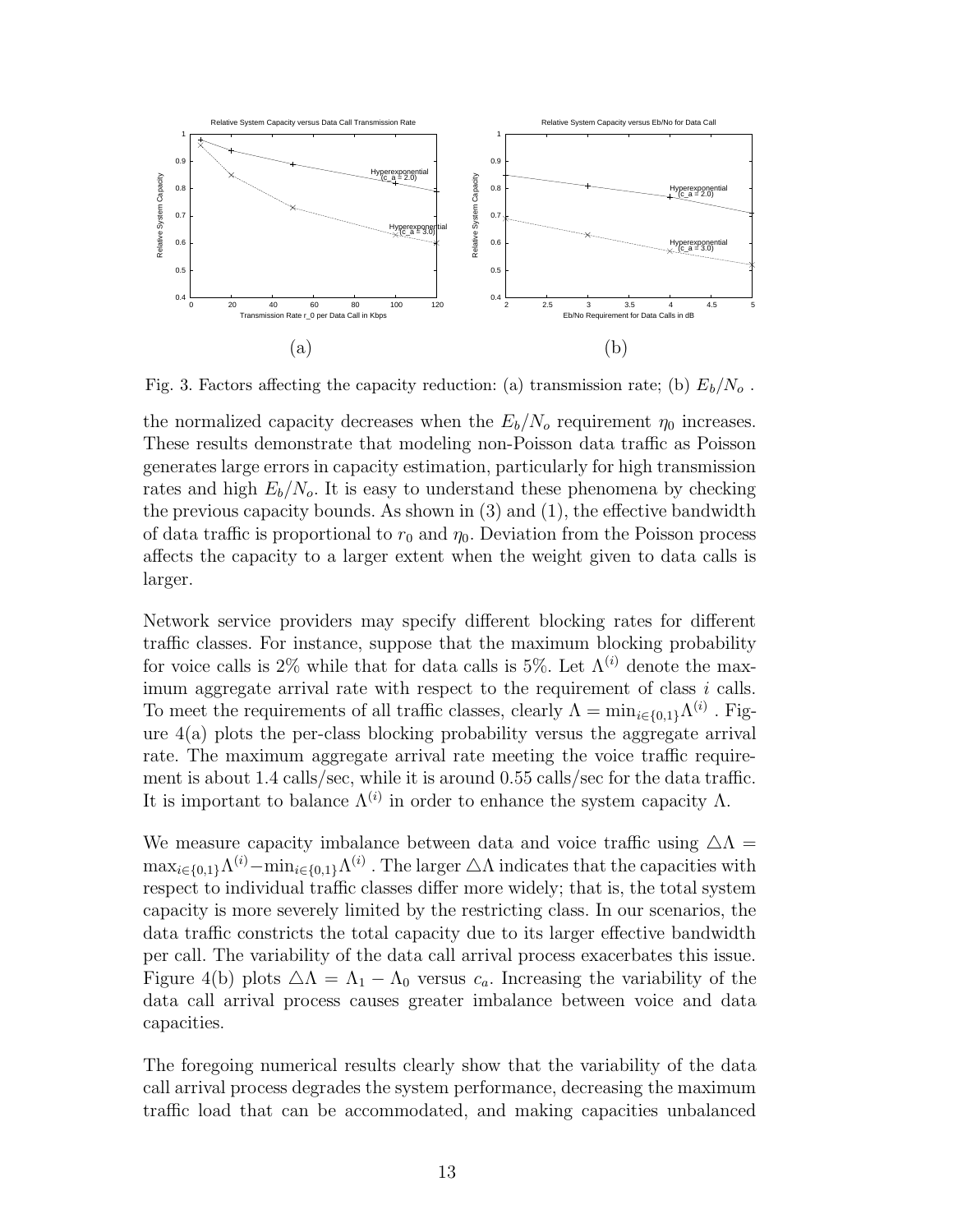

Fig. 4. (a) Capacity imbalance illustration ( $c_a = 3.0, c_s = 1.0$ ); (b) effect of data call arrival variability on  $\triangle \Lambda$ .

among different traffic classes. These results are consistent with our intuition.

The main limitation of the above MRGP-based analysis is that the holding time of data calls must be exponentially distributed. It is a natural extension to study a system without this restriction. The state diagram of the generalized system has at most two generally distributed timed transitions enabled at any state. According to [13], the state process is still a Markov regenerative process. The difficulty, however, arises from the calculation of the local and global kernels. Studying the generalized system analytically requires further investigation. In the rest of the paper, we use simulation to understand the performance of the generalized system.

#### 4 Simulation Study

We simulate a system where the distribution of data call workload sizes is not necessarily exponential. Three distributions are considered: Constant  $(c_s = 0)$ , Exponential  $(c_s = 1)$ , and Hyperexponential  $(c_s > 1)$ . Similar to Fig. 2, Fig. 5 plots the normalized capacity  $\frac{\Lambda}{\Lambda}$  $\frac{\Lambda}{\Lambda_p}$  versus CV of data call inter-arrival times. Variable  $\Lambda_p$  represents the maximum aggregate arrival rate when data calls arrive according to a Poisson process. It is the same for the different workload size distribution according to the insensitivity property of the loss system. The simulation results match the analytical results for the case of exponentially distributed workload sizes. As the variability of inter-arrival times increases, the system capacity decreases in all three cases. This is consistent with the observations made from the numerical study. The further simulations also verified the other results based on the previous analysis: the variability of the data call arrival process makes capacity more unbalanced between data and voice traffic, and the transmission rate and  $E_b/N_o$  requirement influence the extent of capacity reduction.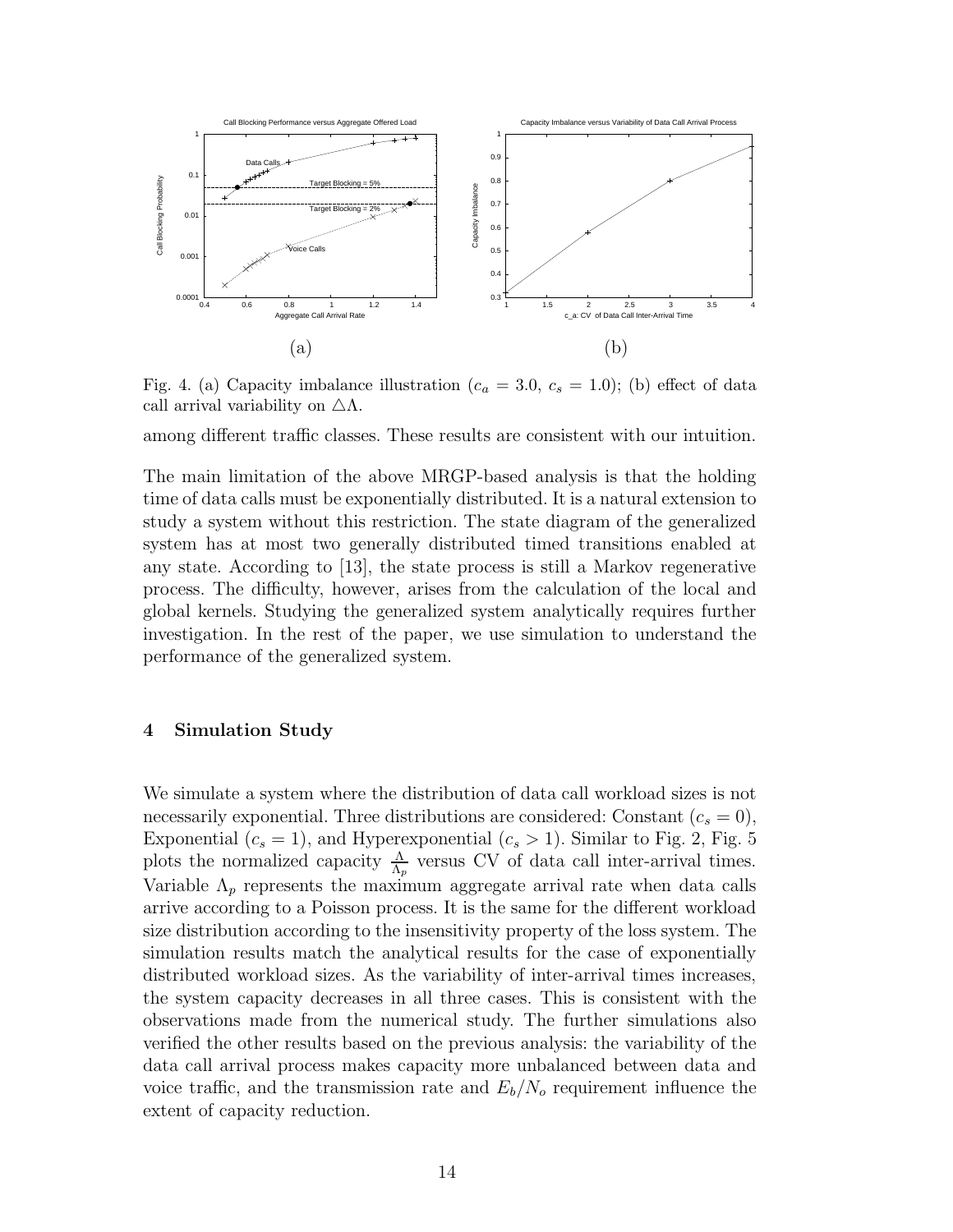

Fig. 5. Normalized capacity  $\frac{\Lambda}{\Lambda}$  $\frac{\Lambda}{\Lambda_p}$  versus CV of data call inter-arrival times (2% overall blocking)

The simulations also illustrate a counter-intuitive phenomena, which could not be observed in the numerical analysis. As shown in Fig. 5, the capacity decrease is more pronounced for Constant workload sizes, and less pronounced for Hyperexponential workload sizes. The variability of the workload size (service time) of data calls decreases the aggregate blocking probability. This is contrary to intuition. It is generally believed that the more variable the arrival or service time process is, the worse any of the usual queueing performance measures will be. Our counter-intuitive result motivates further exploration of the relationship between the service time variability and the blocking probability in a G/GI/s/s loss system. We seek a systematic view that can corroborate our simulation findings.

To the best of our knowledge, Wolff [17] was the first to study counter-intuitive behaviors in queueing systems. Other simulation and numeric results [11,14– 16] also show similar phenomena. As far as we know, no one has rigorously proved the relationship between the service time variability and the blocking probability for the G/GI/s/s system. Thus we pursue this study based on an approximation formula provided by Srikant and Whitt [14].

For the G/GI/s/s queue, let  $\lambda$  denote the mean arrival rate,  $\mu$  the mean service rate,  $G(x)$  the service time cumulative distribution function, and  $\rho$  the system utilization, where  $\rho = \lambda/(\mu s)$ . Next we characterize the variability of the arrival and service-time processes. For the arrival process, we use normalized arrival asymptotic variance<sup>1</sup> denoted by  $c_a^2$  to partially characterize the variability. For a deterministically evenly spaced process,  $c_a^2 = 0$ ; for a Poisson process,  $c_a^2 = 1$ . For a renewal process,  $c_a^2$  coincides with the *Squared Coeffi*cient of Variation (SCV) of the interarrival times. For a non-renewal process,  $c_a^2$  captures correlations between different inter-arrival times. The larger  $c_a^2$  is,

 $\int_0^1 c_a^2 = \lim_{t \to \infty} \frac{Var(A(t))}{\lambda t}$ , where  $A(t)$  is the cumulative arrival count up to time t, and  $\lambda$  is the mean arrival rate.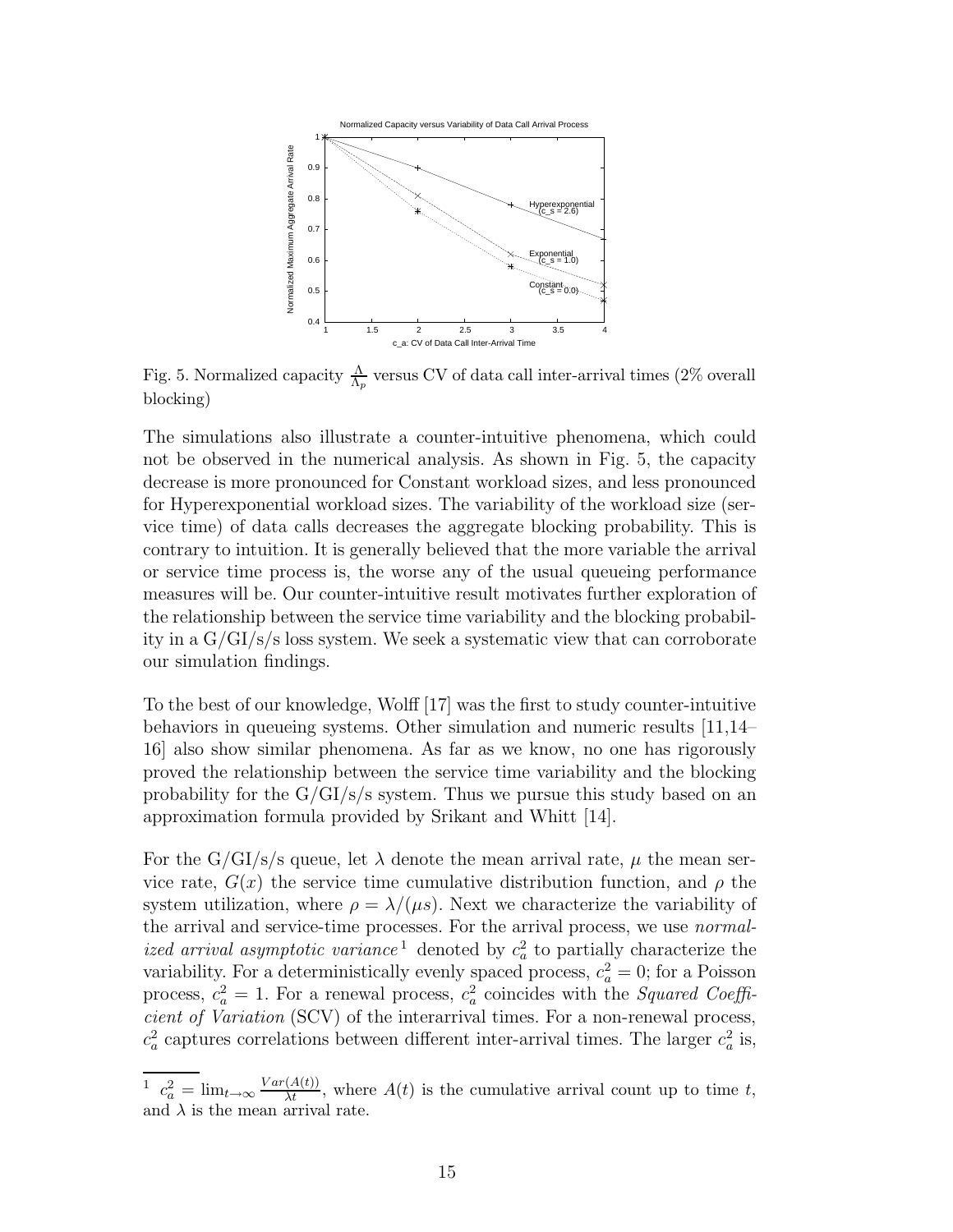the more variable the arrival process is. The service times are independent, and thus we use SCV  $(c_s^2)$  to measure service time variability.

Since it is difficult to study the  $G/GI/s/s$  system directly, the loss system is often associated with the  $G/GI/\infty$  model with the same arrival and service time processes. The system variability is partially characterized by the peakedness parameter z, which is defined as the ratio of the variance to the mean number of busy servers in the associated  $G/GI/\infty$ . The heavy-traffic approximation [14] for the peakedness is:

$$
z = 1 + \mu(c_a^2 - 1) \int_0^\infty [1 - G(x)]^2 dx . \tag{15}
$$

The value of  $\int_0^\infty [1 - G(x)]^2 dx$  decreases as the service time distribution gets more variable.

According to [14], the blocking probability can be approximated by:

$$
B \approx \sqrt{\frac{z}{\rho s}} \frac{\phi(-\gamma/\sqrt{z})}{\Phi(\gamma/\sqrt{z})},\tag{16}
$$

where  $\gamma = \sqrt{s}(1-\rho)/\sqrt{\rho}$ , and  $\phi(\cdot)$  and  $\Phi(\cdot)$  are the density and cumulative distribution functions of the standard normal distribution. Formula (16) is asymptotically correct under the constraint  $\sqrt{s}(1-\rho)/\sqrt{\rho} \to \gamma$  as  $s \to \infty$ . When this constraint is satisfied, the system must be in the heavy traffic region. Peakedness z expressed by  $(15)$  can be used as an approximation. This approximation is reasonable if z is not very large.

We combine (15) and (16) to study the qualitative behavior of the blocking probability as a function of the service-time variability. Use  $\uparrow$  for 'increases',  $\downarrow$ for 'decreases' and  $\Rightarrow$  for 'results in'. From (15), we have:  $c_s^2 \uparrow \Rightarrow z \downarrow$ , if  $c_a^2 > 1$ ;  $c_s^2 \uparrow \Rightarrow z = 1$ , if  $c_a^2 = 1$ ;  $c_s^2 \uparrow \Rightarrow z \uparrow$ , if  $c_a^2 < 1$ . Also from (16), we have  $z \uparrow \Rightarrow z$  $B \uparrow$  since  $\phi(-\gamma/\sqrt{z})$  and  $\Phi(\gamma/\sqrt{z})$  are increasing and decreasing functions of z, respectively. Combining the relationships among  $c_s^2$ , z, and B, we have:

$$
c_s^2 \uparrow \Rightarrow B \downarrow, \qquad \text{if } c_a^2 > 1,\tag{17}
$$

$$
c_s^2 \uparrow \Rightarrow B \text{ no change, if } c_a^2 = 1,
$$
\n
$$
(18)
$$

$$
c_s^2 \uparrow \Rightarrow B \uparrow, \qquad \text{if } c_a^2 < 1. \tag{19}
$$

Expression (17) is consistent with our simulations and (18) is consistent with the insensitivity property of the  $M/GI/s/s$  system. As shown by (19), the counter-intuitive phenomenon does not occur when the arrival process is less variable than a Poisson process.

This analysis corroborates our simulation results, and enhances our understanding of the fundamental issues. It is generally believed that data traffic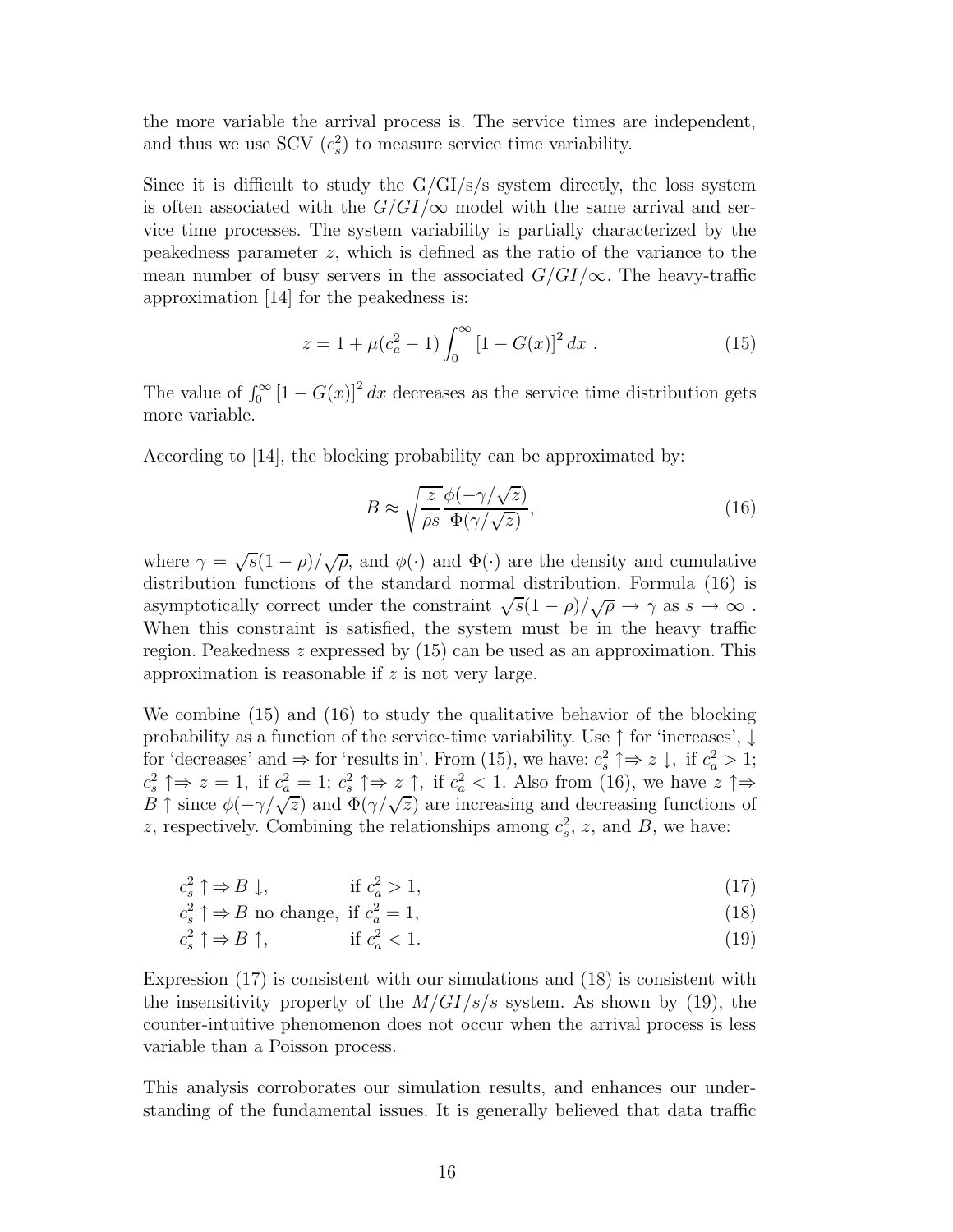is much variable than voice traffic. We conclude that increased variability in data call holding times decreases the blocking probability and increases the effective system capacity.

# 5 Data Call Buffering

Our previous results show that increased variability in the data call arrival process reduces the system capacity and exacerbates capacity imbalance among traffic classes. These observations motivate a simple buffer-based resource management scheme for data calls. The rationale for the data call buffering scheme is three-fold. First, data traffic is generally more tolerant to delay than voice traffic. Second, buffering can effectively mitigate the variability in the data call arrival process. Third, buffering data calls temporarily rather than immediately blocking them provides these calls a better opportunity to enter the system later. In other words, buffering can provide a controllable performance tradeoff between voice and data calls.

The buffering scheme works as follows. Arriving data calls that encounter a full system must enter a FIFO queue. The buffer size is infinite, so no data call is blocked due to insufficient buffer space. Each of the buffered calls has an associated timer set to a maximum delay  $t_B$ . The timer starts when the call enters the queue. When a call releases a channel from the system, the system checks whether it has room for buffered data calls. If there are  $M_2$ data calls in the buffer, and there is room for  $M_1$  calls, then  $\min(M_1, M_2)$ data calls are removed from the buffer to access channels. Otherwise, no data call is accepted at that moment. A call is cleared from the buffer once its timer expires. Thus, data call blocking can occur  $t_B$  seconds after arriving. Furthermore, only unexpired data calls can access channels. For voice calls, the system works as an ordinary loss system. If there are available resources at the time of arrival, the call is accepted. Otherwise, the call is blocked right away. Voice calls have priority over buffered data calls to access channels.

Buffering reduces the aggregate blocking rate by slightly increasing the data call delay. We measure its efficiency by the relative capacity increase  $\frac{\Lambda^{(b)}-\Lambda}{\Lambda}$ , where  $\Lambda^{(b)}$  is the maximum aggregate arrival rate when data call buffering is applied. Simulation is employed to study the impact of the stochastic properties of data calls on the efficiency of the buffering strategy.

Figure 6(a) shows the relationship between the relative capacity increase and the variability of the data call arrival process, for three different workload size distributions. The maximum buffer delay is 2 seconds and the overall blocking requirement is 2%. For Poisson arrivals, the capacity improvement is marginal (about 5%). When the data call arrival process is more variable, buffering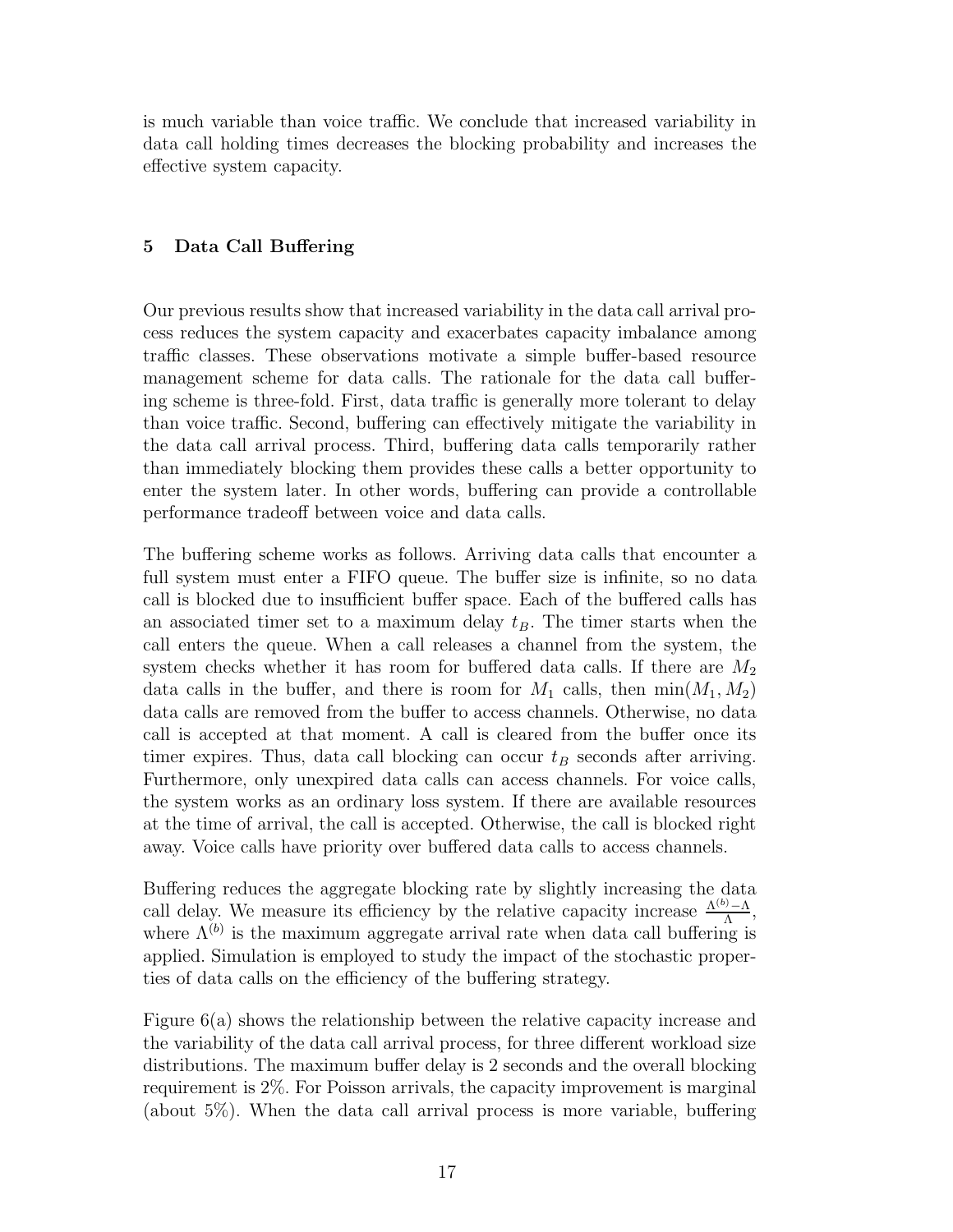

Fig. 6. Effect of data call buffering (2s maximum delay) on (a) relative capacity increase  $\frac{\Lambda^{(b)} - \Lambda}{\Lambda}$ ; (b) capacity imbalance  $\Delta\Lambda = \Lambda_1 - \Lambda_0$ .

offers capacity improvements of 10-25%. The greatest capacity improvement is observed for the Constant workload size distribution.

The buffering scheme also provides control over the tradeoff between blocking rates for different traffic classes. In our earlier results, capacity imbalance between voice and data traffic is inherent due to the higher effective bandwidth of data calls. This imbalance is further aggravated by data call arrival variability. However, the buffering scheme gives data calls more chances to enter the system. The blocking probability of data traffic is thus reduced, while that of voice traffic increases. As a result, this scheme balances the capacity restrictions from different traffic class requirements. Figure 6(b) compares the capacity imbalance,  $\Delta\Lambda$ , for cases with and without buffering. In all cases, buffering mitigates the capacity imbalance between data and voice traffic, and thus enhances the overall capacity of the CDMA system.

In Section 4, we observed a counter-intuitive phenomenon with respect to the variability of data call workload sizes. The phenomenon still exists when data call buffering is applied. However, this effect is less pronounced when the maximum buffer delay increases.

Though simple, the data call buffering scheme can effectively enhance the system capacity when the data traffic arrival process is highly variable. Adjusting the maximum buffer delay provides controllable performance tradeoffs between blocking probability and delay, and between voice and data traffic.

#### 6 Conclusions

This paper studies a multi-service CDMA system supporting voice and data traffic. The main emphasis in our work is on understanding the impacts of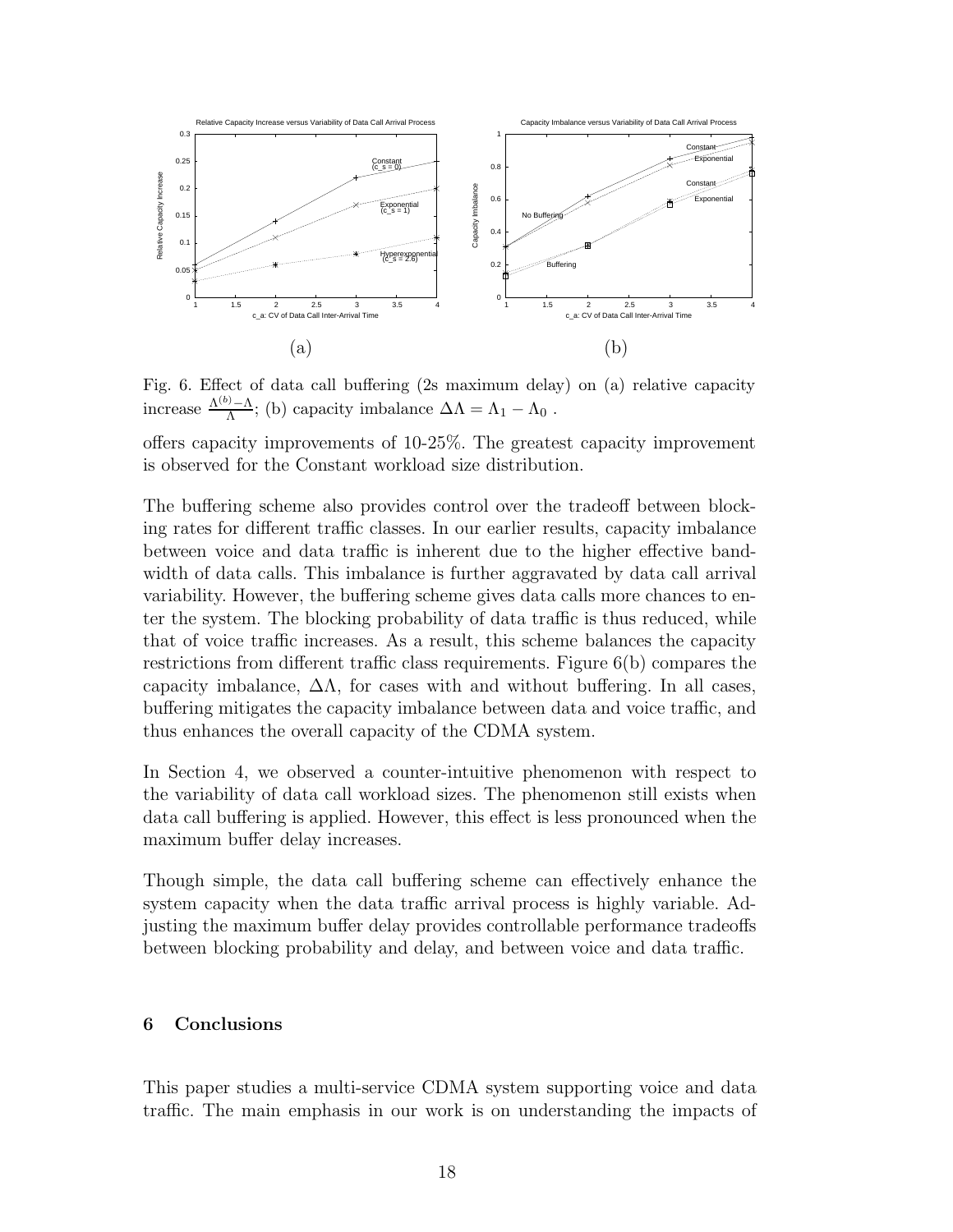non-Poisson data traffic on overall CDMA system capacity.

We first study the system based on a Markov Regenerative Process (MRGP) model, and then explore a more general system using simulation. Our results show that increased variability in the data call arrival process decreases the system capacity, while increased variability in data call holding times increases the capacity. The extent of the phenomena observed depends on other system parameters, such as transmission rates and  $E_b/N_o$  requirements. We also study a buffer-based resource management scheme that enhances the system capacity in the presence of high-variability data traffic.

Ongoing work is exploring the impact of correlated data call interarrival times and workload sizes on the capacity. We also plan to investigate the capacity of the CDMA2000-1xEVDO system using more realistic traffic models.

#### References

- [1] E. Altman, "Capacity of Multi-service Cellular Networks with Transmission Rate Control: A Queueing Analysis", Proceedings of ACM MOBICOM, Atlanta, GA, pp. 205-214, September 2002.
- [2] X. Bo and Z. Chen, "On Call Admission and Performance Evaluation for Multiservice CDMA Networks", ACM SIGMOBILE Mobile Computing and Communications Review, Vol. 8, No. 1, pp. 98-108, 2004.
- [3] S. Dharmaraja, D. Logothetis, and K. Trivedi, "Performance Modelling of Wireless Networks with Generally Distributed Handoff Interarrival Times", Computer Communications, Vol. 26, pp. 1747-1755, 2003.
- [4] R. German, Performance Analysis of Communication Systems: Modeling with Non-Markovian Stochastic Petri Nets, Wiley, 2000.
- [5] N. Hegde and E. Altman, "Capacity of Multiservice WCDMA Networks with Variable GoS", IEEE Wireless Communications and Networking Conference, Vol. 4, No. 1, pp. 1402-1407, March 2003.
- [6] Y. Ishikawa and N. Umeda, "Capacity Design and Performance of Call Admission Control in Cellular CDMA Systems", IEEE Journal on Selected Areas in Communications, Vol. 15, No. 8, pp. 1627-1635, 1997.
- [7] W. Jeon and D. Jeong, "Call Admission Control for CDMA Mobile Communications Systems Supporting Multimedia Services", IEEE Transactions on Wireless Communications, Vol. 1, No. 4, pp. 649-659, October 2002.
- [8] I. Koo, J. Ahn, J. Lee, and K. Kim, "Analysis of Erlang Capacity for the Multimedia DS-CDMA Systems", IEICE Transactions on Fundamentals, Vol. E82-A, No. 5, pp. 849-855, 1999.